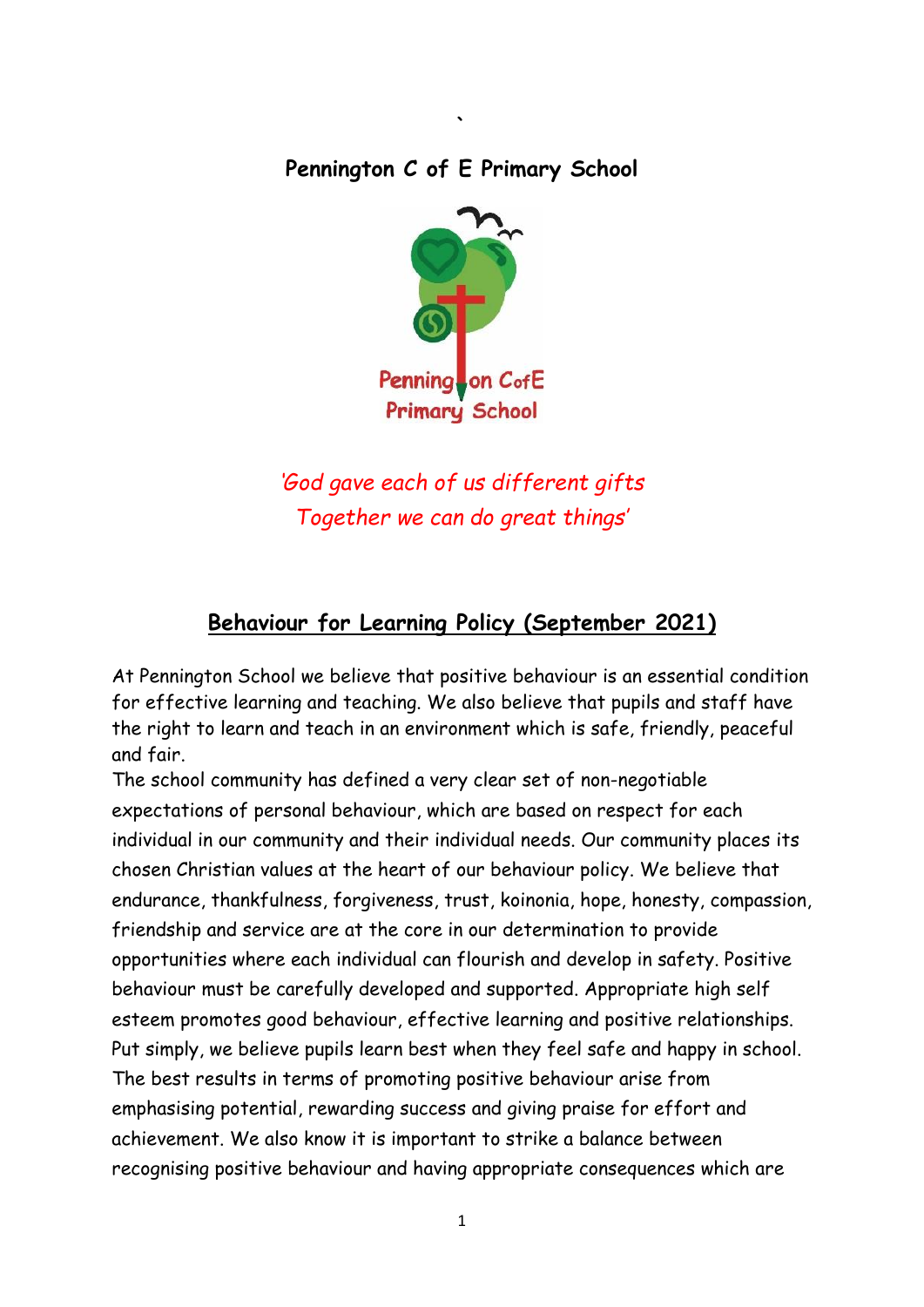seen by all to be fair and just and applied consistently when standards are not maintained. Adults who care for children in school should lead by example and through well developed planned and stimulating learning opportunities, we believe that children can accept learning challenges and develop self-discipline. It is the responsibility of parents and carers to work with the school in helping to foster positive attitudes and behaviour.

#### **Aims:**

• To encourage a calm, purposeful and happy atmosphere within school.

• To help our children develop into caring and thoughtful individuals who respect and value the feelings, opinions, beliefs, property and differences of others.

• To encourage increasing independence and self discipline so that each child learns to accept responsibility for their own behaviour.

• To manage a consistent approach to behaviour throughout the school with parental cooperation and involvement.

• To help our children develop self esteem.

• To encourage our pupils to co-operate with one another and with the adults in school.

• To help create a positive, stimulating learning environment where positive attitudes and behaviour are encouraged and rewarded.

• To work alongside parents to encourage our children to develop socially, academically, orally and spiritually in preparation for a positive role in society.

• to ensure that everyone is clear about their role when managing a pupil's behaviour.

• To make the children aware of unacceptable behaviour.

• To allow all children equal opportunities to learn.

• To allow all adults in school equal opportunities to fulfil their role.

• To reward and encourage positive behaviour.

• To use sanctions where appropriate in accordance with this policy.

• To develop skills necessary to resolve conflict and differences of opinion with sensitivity.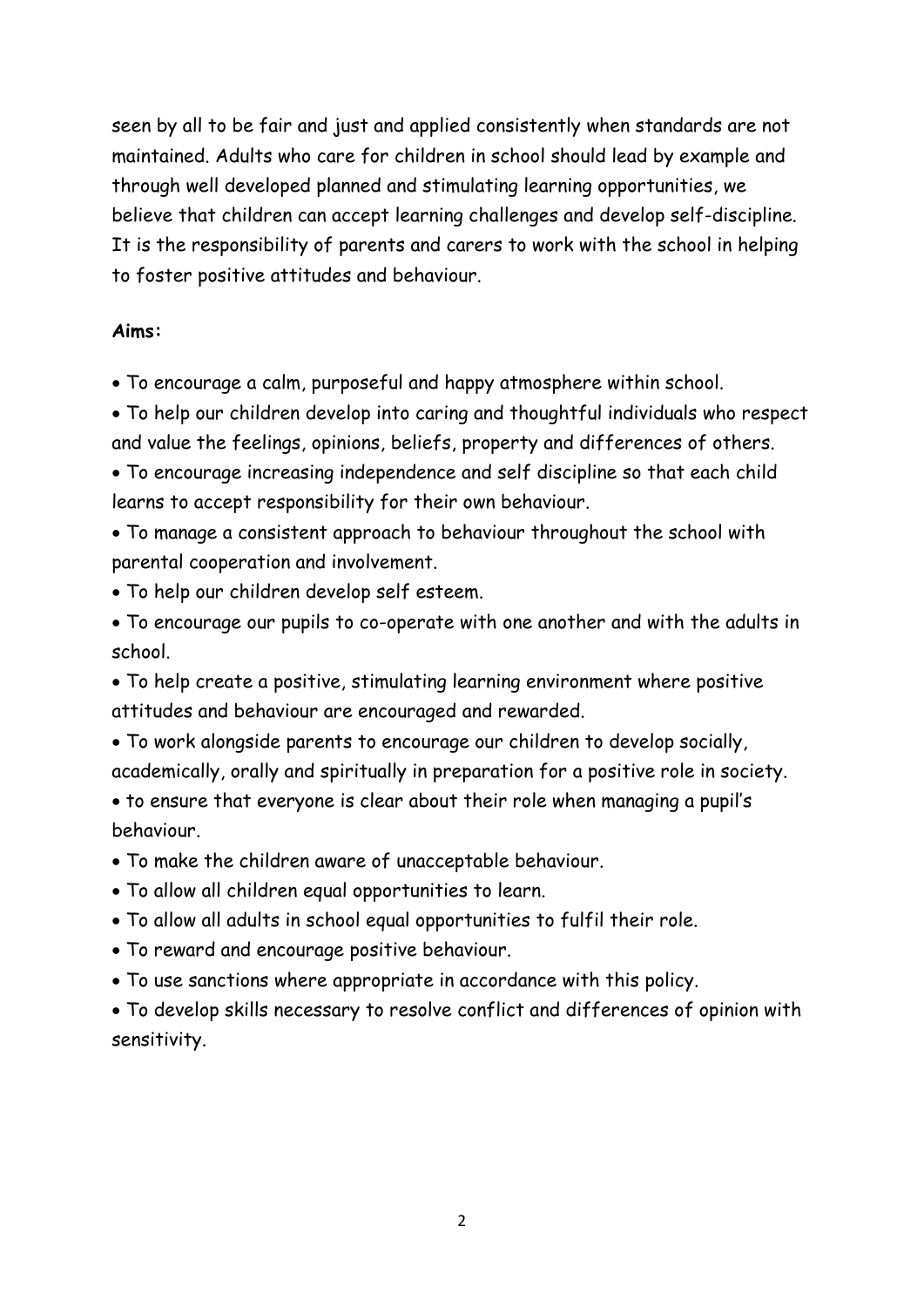#### **STANDARDS OF BEHAVIOUR**

The school has a central role in the children's social, moral, spiritual and cultural development just as it does in their academic development. (See SMSC Policy)

We recognise that children bring to school a wide variety of behaviour patterns based on differences in home values and attitudes. At Pennington we work towards standards of behaviour based on our Christian Values. The following Pennington Child Charter was written by the school council after consultation with their classes and is displayed in each classroom. It highlights that we all have rights and with rights come responsibilities.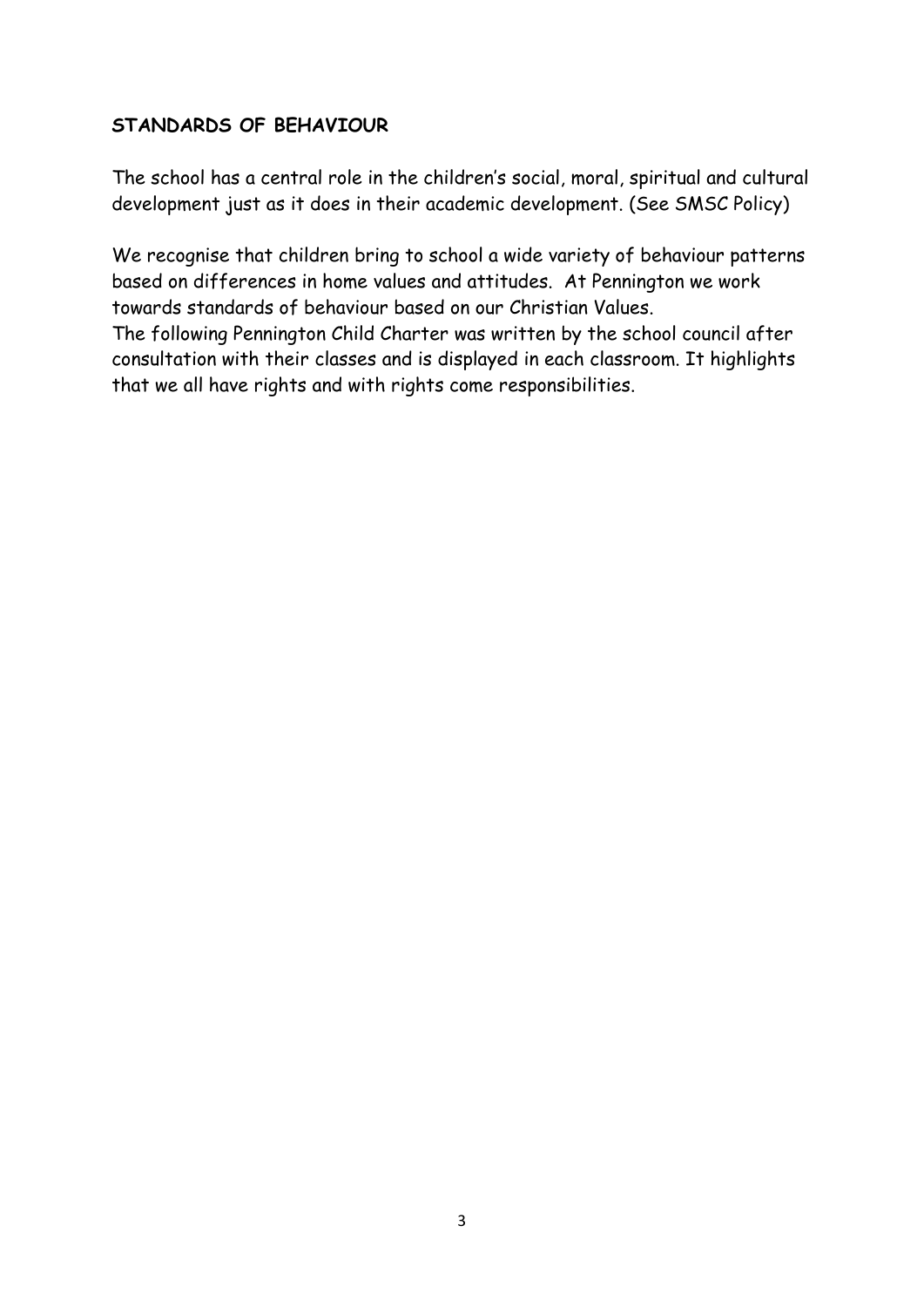# **'A Pennington Child'**

Has the right to belong to the Pennington Family And the responsibility to welcome everyone.



Has the right to be safe at school And has the responsibility to look after themselves and others.

Has the right to share ideas and opinions and say what they feel with confidence And has the responsibility to listen to others and care about their feelings.

Has the right to use school equipment And has the responsibility to care for it and keep it tidy.

Has the right to learn new things And has the responsibility to work hard and do their best.

Has the right to have friends And the responsibility to be a friend to others.

Has the right to say sorry And the responsibility to forgive others.

Has the right to be themselves and be proud And the responsibility to respect that everybody is different.

**We promise to recognise that we are part of the Pennington family and we look after each other.**

> 'God gave each of us different gifts Together we can do great thing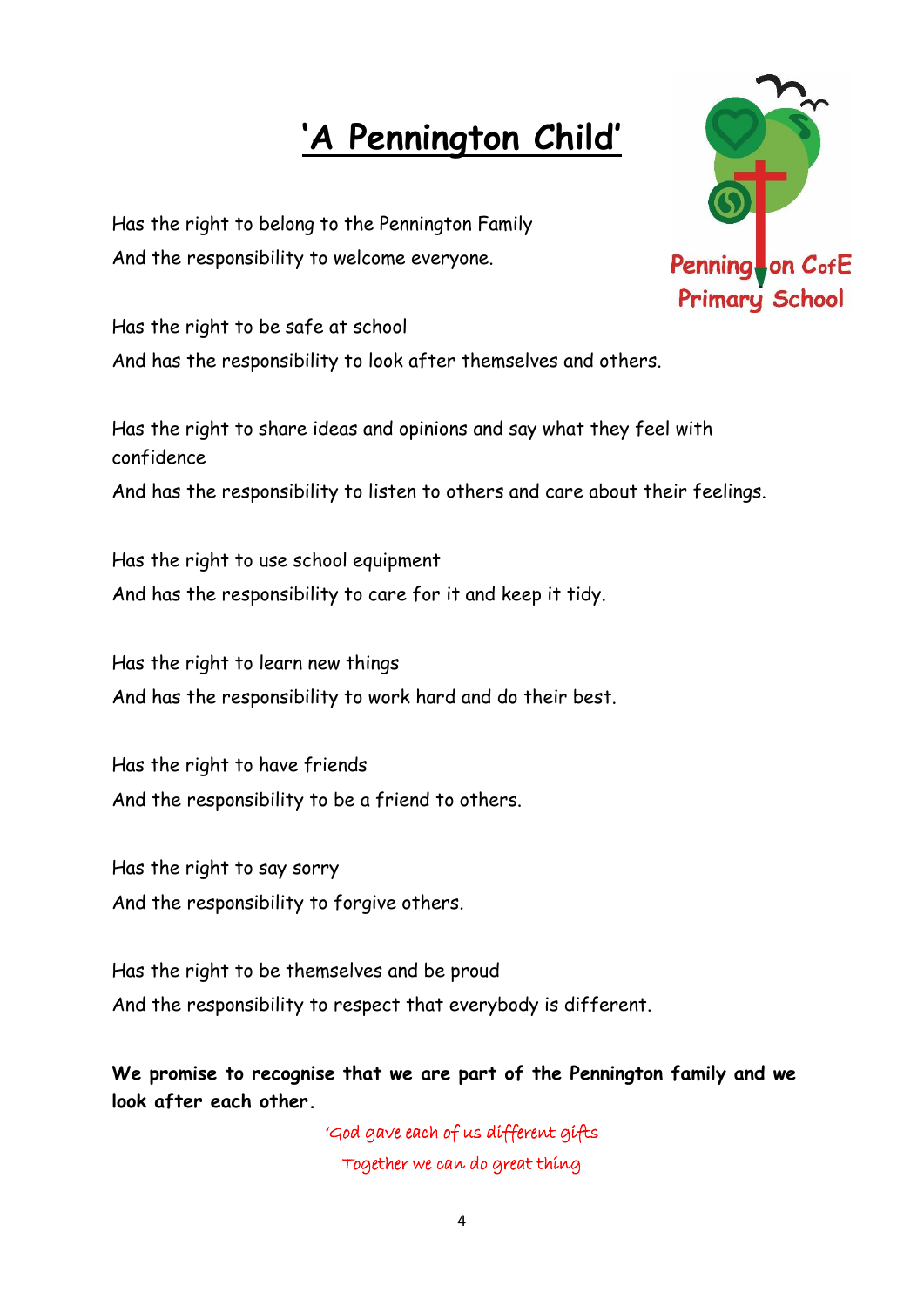#### **School Ethos**

Everyone in the school community contributes to the positive ethos. The adults encountered by the children at school have an important responsibility to model high standards of behaviour, both in their interactions with the children and with each other. Their example has an important influence on the children and our school community.

## WE EXPECT OUR STAFF TO:

- Work in an environment where common courtesies and social conventions are respected
- Express their views and contribute to policies which they are required to follow
- Pursue opportunities for personal and professional development
- Support each other and receive advice from senior colleagues and external bodies
- Are treated with care and dignity from all members of our school community
- Behave in a professional manner at all times
- Ensure that lessons are well prepared, making use of available resources, and that homework is appropriately set
- Provide a pleasant, well-managed and safe environment
- Show interest and enthusiasm in the work in hand and in their pupils' learning
- Listen to the pupils, value their contributions and respect their views
- Are sympathetic, approachable and alert to pupils in difficulty
- Identify and seek to meet pupils' special educational needs through the SEN Code of Practice
- Share with the parents any concerns they have about their child's progress or development
- Expect high standards and acknowledge effort and achievement
- Report suspected cases of bullying to Designated Safeguarding Lead (Helen Storey or Betsy Hockaday)
- Follow up any complaint by a parent about bullying and report back within one week on the action which has been taken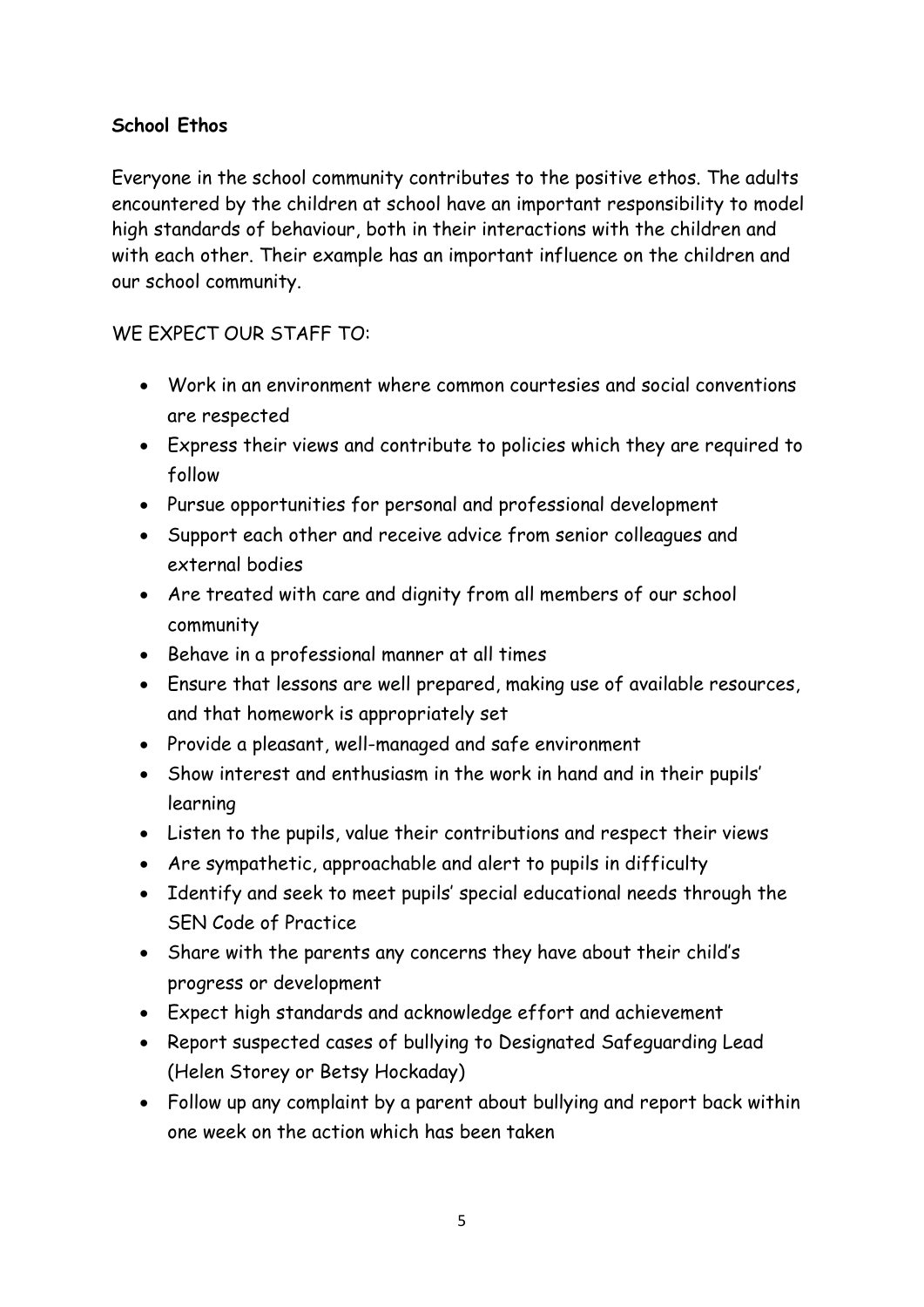#### WE EXPECT OUR PUPILS TO:

- Receive help when they seek it, whether with their work or other personal worries, and to have a sympathetic audience for their ideas and concerns
- Make mistakes, and learn from them
- Are treated fairly, consistently and with respect
- Are consulted about matters that affect them and have their views listened to and, as far as is reasonable, acted upon
- Work and play within clearly defined and fairly administered codes of conduct
- Experience a broad, balanced and suitably differentiated curriculum, and to have any special learning needs identified and met
- Develop and extend their interests, talents and abilities
- Come to school on time, with homework done, and suitably equipped for the lessons in the day ahead
- Respect the views, rights and property of others and behave safely in and out of class
- Co-operate in class with the teacher and with their peers
- Work as hard as they can in class
- Conform to the conventions of good behaviour and abide by school rules
- Seek help if they do not understand or are in difficulties
- Accept ownership for their own behaviour and learning and to develop the skill of working independently

## WE EXPECT OUR PARENTS TO:

- Have reasonable access to the school, and to have their enquiries and concerns dealt with sympathetically and efficiently
- Act promptly if their child is ill or has an accident, or if the school has concerns about their child
- Attend parents and information evenings so they are well informed about their child's progress and prospects
- Support school functions
- Are involved in key decisions about their child's education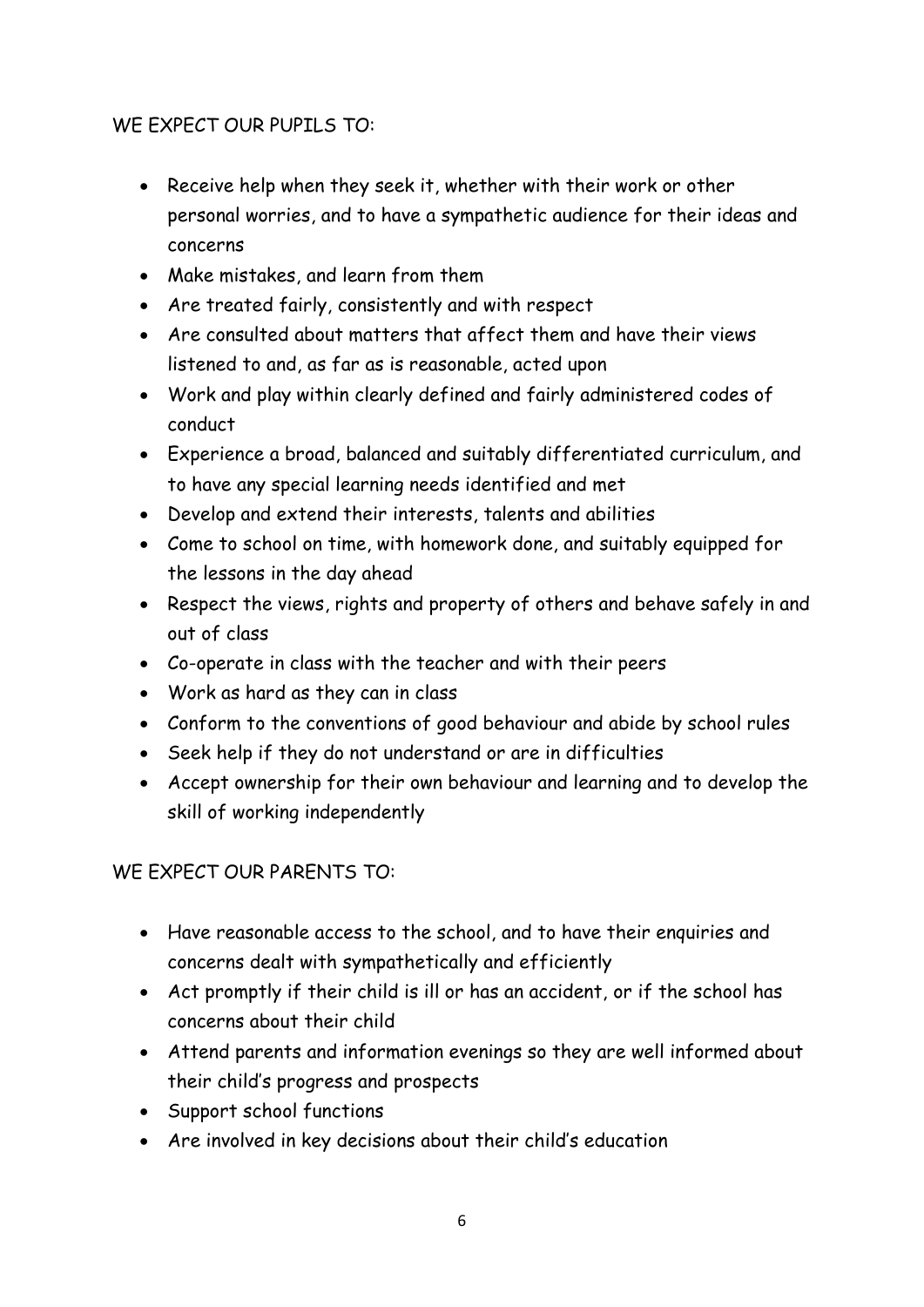- Have a suitably resourced school with adequate and well-maintained accommodation
- Ensure that their child attends school regularly and arrives in good time, with homework done, and suitably equipped for the lessons in the day ahead
- Are aware of school rules and procedures and encourage their child to abide by them
- Show interest in their child's classwork and homework where possible, provide suitable facilities for studying at home
- Act as positive role models for their child in their relationship with the school
- Provide the school with all the necessary background information about their child, including telling the school promptly about any concerns they have about school, or any significant change in their child's medical needs or home circumstances.

#### **Classroom Management**

Classroom management and teaching methods have an important influence on children's behaviour. The classroom environment gives clear messages to all children about the extent to which they and their efforts are valued. Relationships between adults and children, strategies for encouraging good behaviour, arrangements of furniture, access to resources and classroom displays all have a bearing on the way children behave and learn.

Teaching methods should encourage enthusiasm and active participation for all. Lessons should aim to develop the skills, knowledge and understanding which will enable the children to work and play productively in a range of situations.

It is the responsibility of the class teacher to ensure that Pennington's values are promoted in their class, and that their class behaves in a responsible manner during lesson time. All adults in our school have high expectations of the children in terms of behaviour, and they strive to ensure that all children work to the best of their ability. They treat all children in their classes with respect and understanding. The class teacher treats each child fairly and enforces the classroom rules and the school charter consistently.

Children are expected to listen carefully to instructions in lessons. If they do not do so, they are asked either to move to a place nearer the teacher, or to sit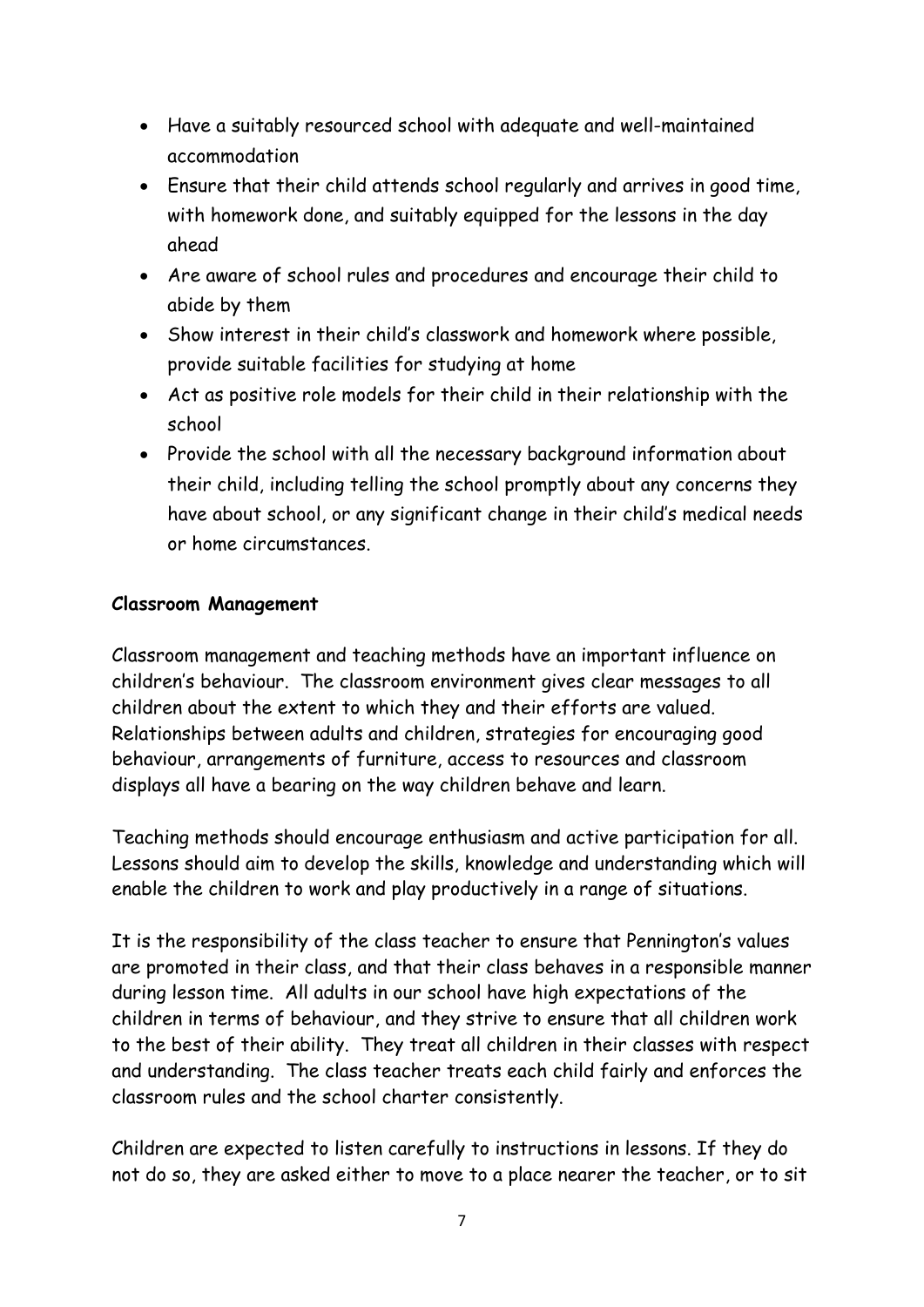on their own. Children are expected to try their best in all activities. If they do not do so, they may be asked to redo a task.

#### **Positive Behaviour management**

Listed below are a range of strategies which are proven to have been effective in positive behaviour management

- Acknowledging (notice and describe the behaviour), approve it (say why it is good) and affirm (apply a positive label to the pupil) e.g. "Thank you for tidying up so quickly- you are a great helper!"
- Positive Correction- tell the pupils what you want them to do i.e. not what you don't want them to do e.g. "Please walk" instead of "stop running." Avoid saying, "don't" or "stop".
- Positive Repetition- when you give a direction, ask someone who knows what to do to repeat it rather than focusing on the one who doesn't- praise the children who carry out the instruction.
- Non-verbal Cues- hands up, finger on the lips, the "look".
- Give take-up time- give a clear specific direction in a nonconfrontational way, move away from the pupil with a clear expectation that the pupil will comply.
- Re-direction- repeat direction without being sidetracked. Use thanks and take-up time, do not stand over pupils in a confrontational way.
- Tactically ignore- ignore any secondary behaviour if the pupil is compliant with the primary behaviour request e.g. if the pupil begins the task (primary behaviour) when asked, ignore any annoying secondary behaviours such as huffing and muttering.
- Distraction/ Diversion- give an alternative task or activity to a disruptive pupil without highlighting the inappropriate behaviour.
- Clear Expectations- e.g. "When we go back in to the classroom after break, I will give a point to those who go straight back to their task."
- Where/ What- "Where should you be?" (In my seat) What should you be doing? (My work).
- Choices- "Put your (e.g. toy) on my desk or in your bag- which are you going to do?"
- Broken Record- Calmly repeat the request or rule or consequence; avoid being drawn into an argument, stay neutral.
- Private Reprimand- a quiet word rather than a public confrontation.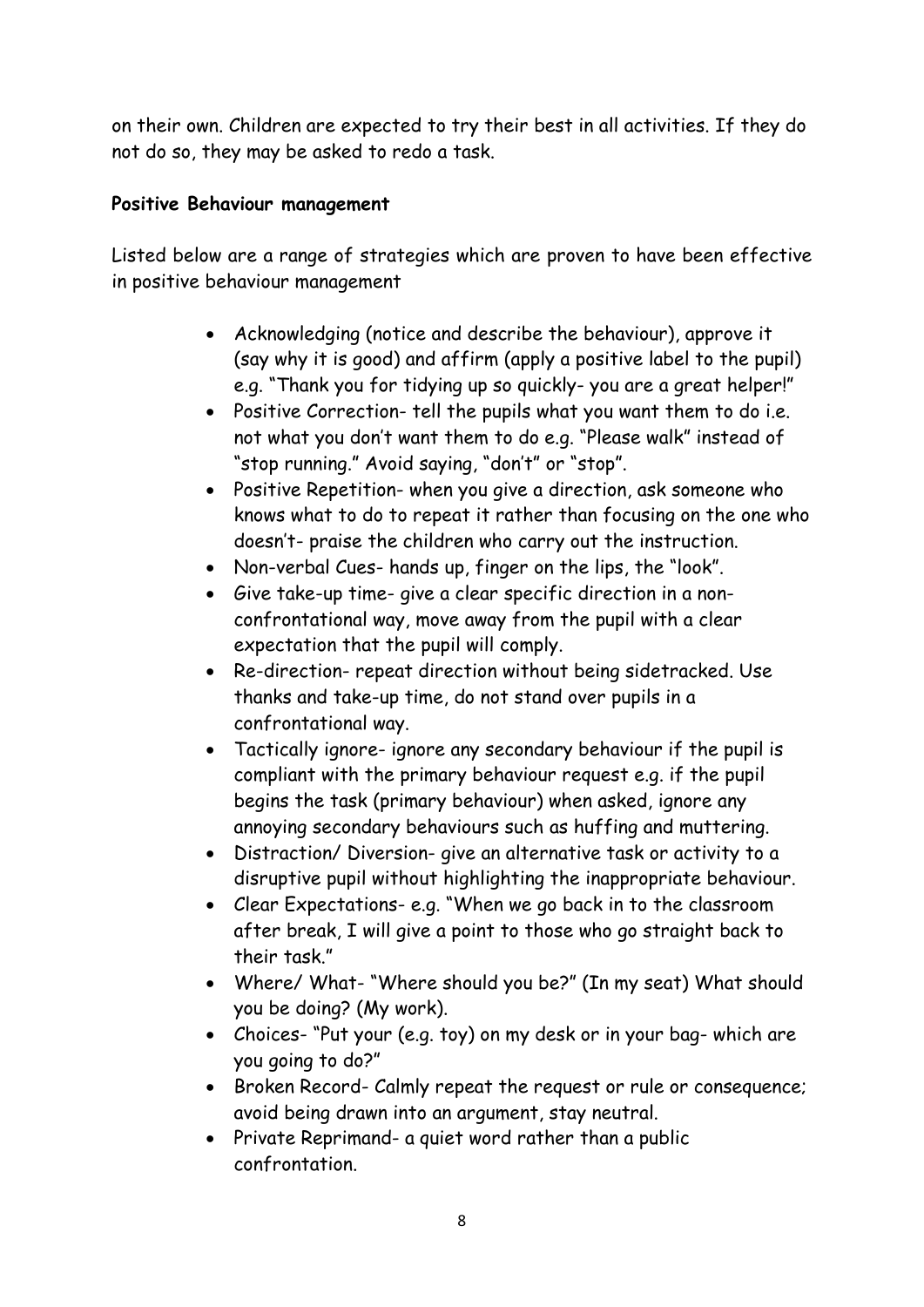• Repair & Rebuild- as soon as possible after a reprimand, find an opportunity to say something positive about the pupil, "Catch them being good".

We also aim to promote independence and foster a sense of belonging and responsibility. For example:

- Through our buddy system
- School council
- Family group leaders
- Green Team
- Playground Leaders
- School administrators
- Pennington Pacers
- Librarians
- Cloakroom monitors
- Sports Leaders

#### **See Appendix 2 for whole school expectations for a typical day at Pennington.**

#### **Rewards**

Our emphasis is on rewards to reinforce expected behaviour. We believe that rewards have a motivational role, helping children to see that appropriate behaviour is valued. The primary reward is praise, informal and formal public and private, to individuals and groups. It is earned by the maintenance of good standards as well as by particularly noteworthy, personal achievements and effort. This is as true for adults as for children.

A reward system is in place throughout school.

- 1. Verbal praise and smiles
- 2. Stamps/stickers/ Dojo points from Year 1 for good work and behaviour/manners etc
- 3. Family group tokens which are awarded for upholding and promoting our Pennington Child Charter and showing Christian Values at work. Each classroom contains tubes for the collection of smiley face tokens. These tokens feed into a whole school system in the hall. Tokens will be collected before Friday's Special mention Assembly. The family group with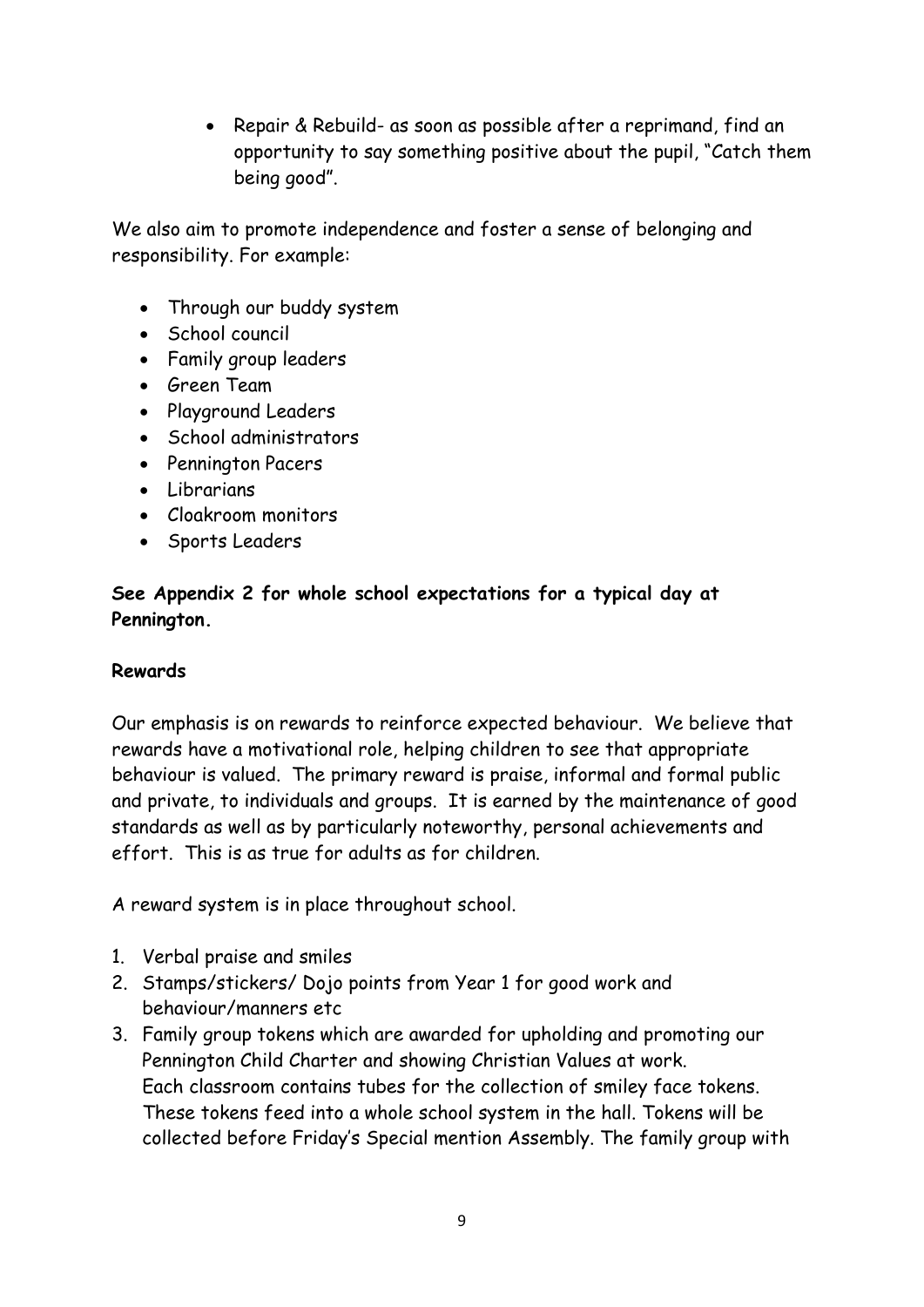the most tokens at the end of a half term will receive a reward e.g extra playtime, film in the hall, local visit or visitor.

- 4. Special Mention Certificates which are awarded in Friday's Special Mention Assembly
- 5. Headteacher Award stickers awarded when staff send children to the office for recognition
- 6. 100% Attendance certificates awarded at the end of each term
- 7. Personalised certificates awarded for various achievements/ efforts
- 8. Phone calls/ conversations with parents sharing good news

#### **Sanctions**

Although rewards are central to the encouragement of good behaviour, realistically there is a need for sanctions to register the disapproval of unacceptable behaviour and to protect the security and stability of the school community. In an environment where respect is central.

Sanctions range from expressions of disapproval, through withdrawal of privileges, to referral to the Head Teacher, conversations with and letters to parents and, ultimately and in the last resort, exclusion (following the Local Authority guidelines). Most instances of poor behaviour are relatively minor and can be adequately dealt with through minor sanctions. It is important that the sanction is not out of proportion to the offence.

All staff use the following system of sanctions for more serious or repeated 'low level' unacceptable behaviour;

- 1. All classes to display a version of the behaviour chart within their class, which is accessible to the children.
- 2. All children have an individual icon/image of themselves or representing themselves, which is placed on a 'starting point' on the chart.
- 3. If a child's behaviour does not meet with expectations, they will move their 'icon' to 'Thinking Time'. Discussion will take place with the child about what they can do to improve. If/when they act on that, the child moves their own 'icon' back to the 'starting point'.
- 4. If the unacceptable behaviour continues, then the child moves their 'icon' to consequence and receives an appropriate consequence e.g. missing a playtime.
- 5. Concerns about repeated behavioural issues will be recorded on Scholarpack and parents will be informed.
- 6. All children start a new day back at the 'starting point'.
- 7. If a parent has been contacted by the class teacher and behaviour continues to deteriorate, behaviour should be reported to the Headteacher.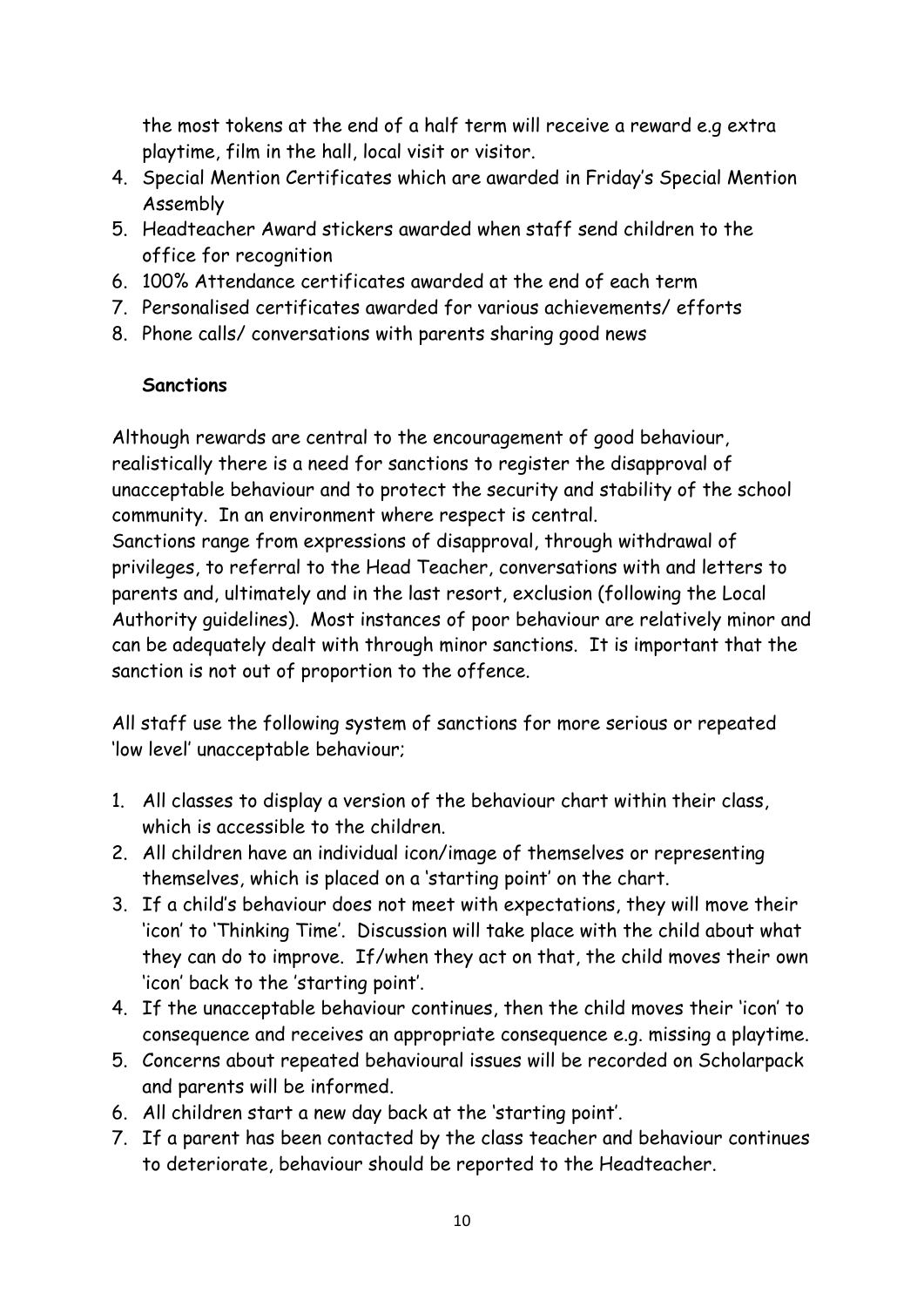- 8. If any child is seen by the Headteacher regarding negative behaviour, a conversation/ letter will be sent home to inform their parents and provide details of the circumstances. This will be recorded on Scholarpack
- 9. Where anti-social, disruptive or aggressive behaviour is frequent, sanctions alone are ineffective. In such cases careful evaluation of the curriculum on offer, changes in personal circumstances, classroom organisation and management, and whole school procedures take place to eliminate these as contributory factors as well as a conversation with home. Additional specialist help and advice from the Educational Psychologist/ Behaviour team may be sought. This will be discussed with the Head Teacher and SENCo.
- 10. An Early Help may be started. An Individual Behaviour Support Plan will be written for the child and reviewed at regular intervals with the child, teacher, parents and Headteacher and SENCo.

#### **See Appendix 1 for use of reasonable force/ exclusion**

#### **Causes of Inappropriate Behaviour**

There are a number of "in school factors" and "out of school factors" which can lead to inappropriate behaviour.

In school factors which influence pupil behaviour:

- The environment
- Lack of proper ventilation
- Physical problems of limited space
- Special occasions which cause excitement, e.g. Christmas, Fire Drills etc
- Hungry due to insufficient or inappropriate food
- Poor or inappropriate social skills
- Need for attention from teacher or parent
- Offering poorly differentiated curriculum leading to either frustration or boredom
- Lack of knowledge of pupils
- Poor management skills such as being inconsistent, laissez-faire, overreliance on domination or lack of reinforcement of appropriate behaviour
- Poor dictation
- Lack of clarity in explaining expectations for behaviour or subject
- Lack of or confusing instruction on subject matter
- Lack of professional development
- Teacher stress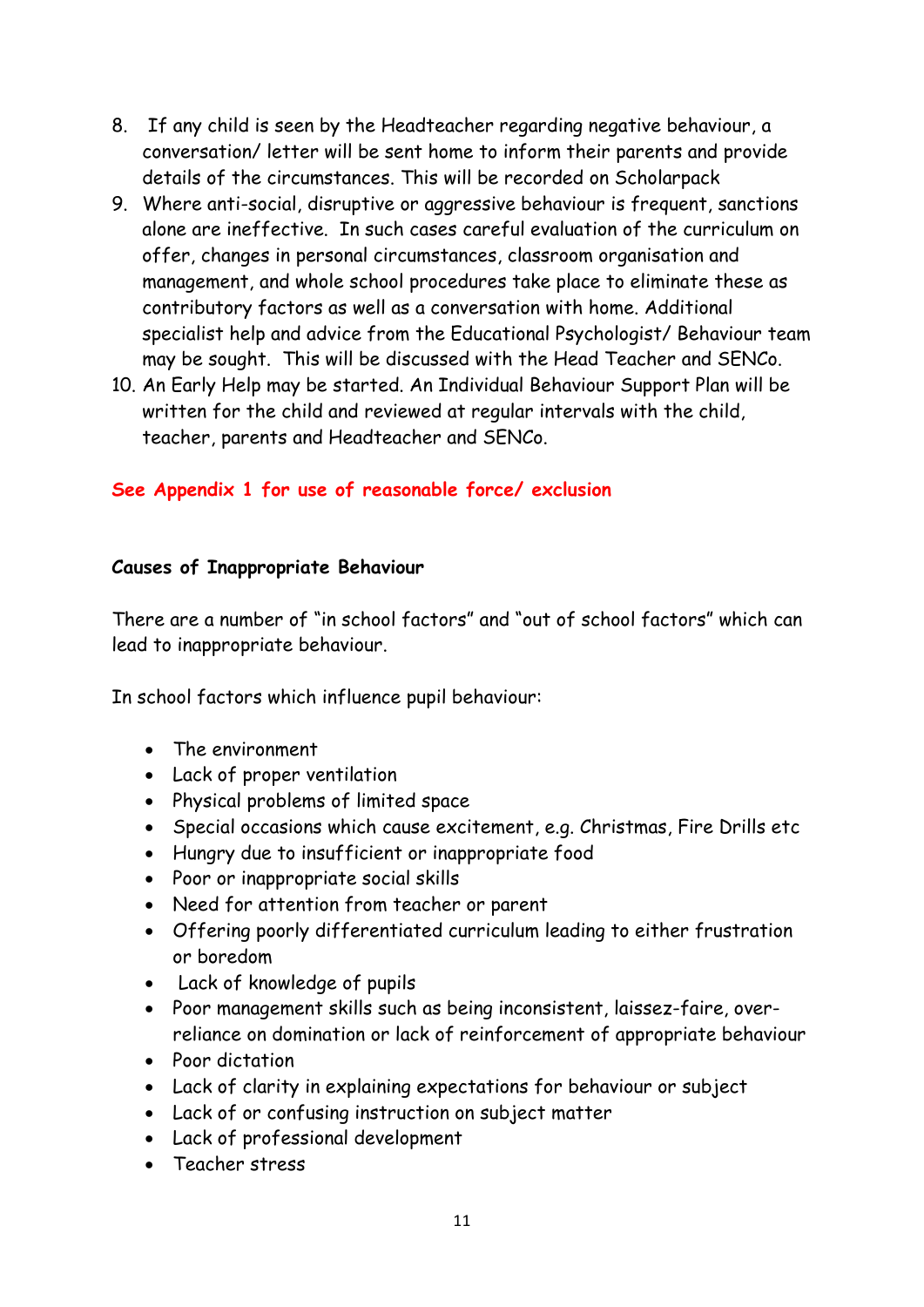Out of school factors which influence pupil behaviour:

- Family Circumstances
- Child's position in the family
- Child's relationship with parent/siblings/grandparents etc
- Divorce/ bereavement
- Mental health problems
- Family trauma
- Alcohol or drug addiction
- Child's popularity
- Tired due to lack of proper rest
- Peer relationships
- Bullying
- Social Problems

It is important to recognise that some misbehaviours are more serious than others. The frequency of occurrence also has a bearing on the sanctions imposed.

| Low level                | Moderate level          | Serious level            |
|--------------------------|-------------------------|--------------------------|
| Failing to stay on task  | Constantly shouting out | Physical assault         |
| Leaving seats without    | Continuously unprepared | Vandalism/ damage to     |
| permission               | for work                | school property          |
| Unkind remarks           | Poor effort             | Physical/ verbal threats |
| One off bad language     | Distracting others      | Leaving school without   |
|                          |                         | permission               |
| Time wasting             | Telling lies            | Swearing                 |
| Running in school        | Dropping litter         |                          |
| Pushing in               | Disregarding            |                          |
| fidgeting                | instructions            |                          |
| Telling tales            | Persistent non uniform  |                          |
| Late for school (rarely) | Refusal to cooperate    |                          |
| Noisy talking/ shouting  |                         |                          |
| Chewing gum              |                         |                          |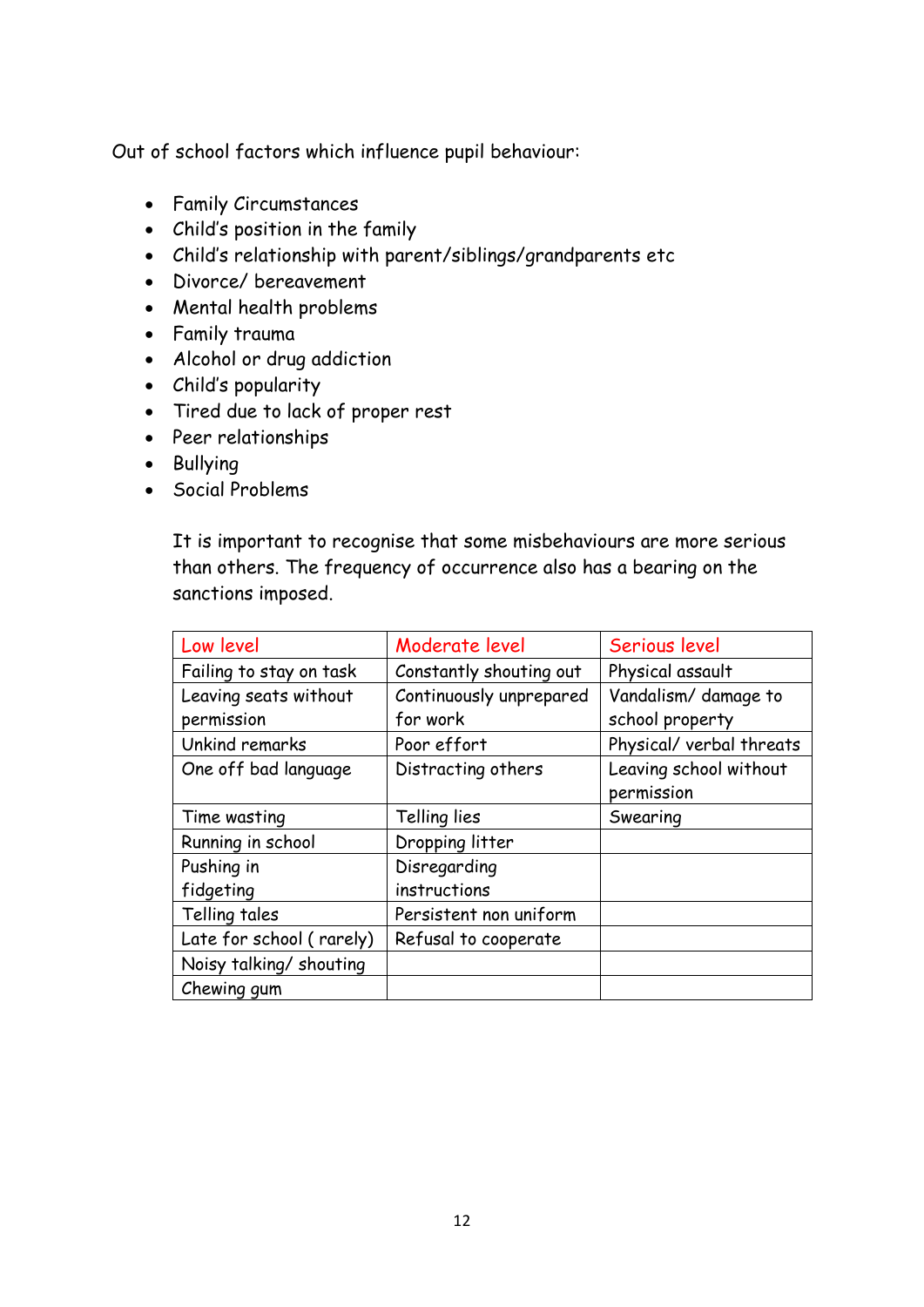#### **Communication and parental partnership**

We give high priority to clear communication and to a positive partnership with parents. We believe that these are crucial in promoting and maintaining high standards of behaviour in all aspects of school life.

Where the behaviour of a child is giving cause for concern it is important that all those working with the child are aware of those concerns and of the steps which are being taken in response. The key professional in this process of communication is the class teacher who has the initial responsibility for the child's welfare. Early warning of concerns should be communicated to the Head Teacher so that strategies can be discussed and agreed before more formal steps are required.

A positive partnership with parents is crucial to building trust in order to develop a common approach to behaviour expectations and strategies for dealing with problems. This is developed through parental participation in many aspects of school life, to secure the development of positive relationships with parents.

The school will communicate policy and expectations to parents via the website. Where behaviour is causing concern, parents will be informed at an early stage and given an opportunity to discuss the situation.

If a teacher takes a child to the headteacher due to poor behavior or over a behaviour related incident, a phone call, conversation or standard letter will be sent home to parents explaining why they have been sent, what has been discussed and what action / consequence will occur next. This letter is APPENDIX 1. Parental support will be sought and any further disciplinary action will be discussed with the parents.

The staff, Head Teacher and Governors will expect the support of parents in implementing the behaviour policy.

On all matters of behaviour the Head Teacher will, after due investigation, make the final decision which is non-negotiable. Only in the case of exclusion is there a right to appeal, of which parents will be notified should the need arise.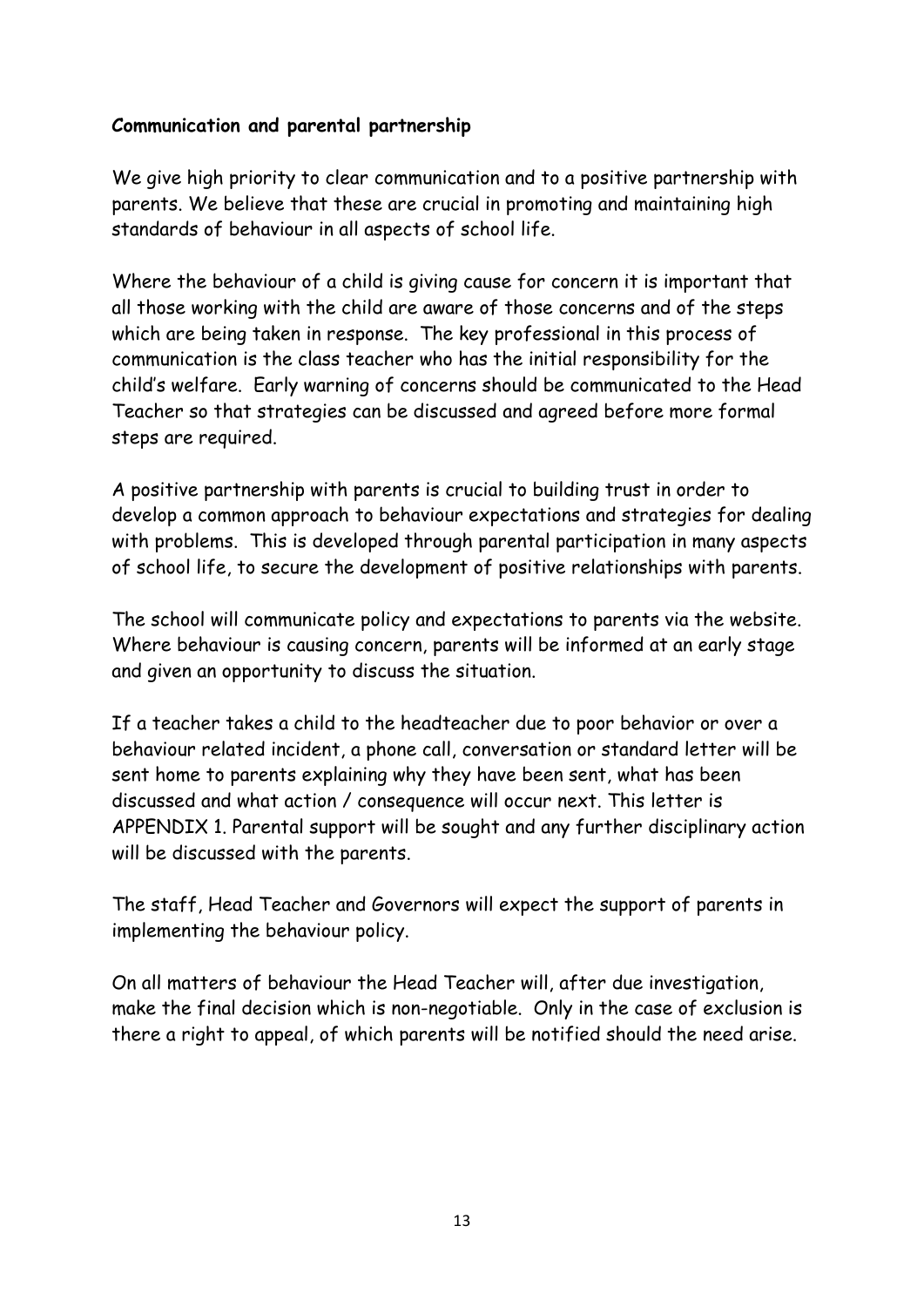#### **Peer on peer Abuse**

We recognise that children can abuse their peers. This is generally referred to as peer on peer abuse and can take many forms. This can include (but is not limited to) bullying (including cyberbullying); sexual violence and sexual harassment; physical abuse such as hitting, kicking, shaking, biting, hair pulling, or otherwise causing physical harm, sexting and initiating/hazing type violence and rituals. However, we recognise that abuse is abuse and will never be tolerated or passed off as "banter" or "part of growing up". We will not dismiss abusive behaviour between children as 'normal' and our thresholds for investigating claims and allegations are the same as for any other type of abuse.

Occasionally, allegations may be made against pupils by others in the school, which are of a child protection nature. Child protection issues raised in this way may include physical abuse, emotional abuse, sexual abuse and sexual exploitation.

Minimising the risk of safeguarding concerns towards pupils from other pupils

On occasion, some pupils may present a safeguarding risk to other pupils. The school may well be informed by the relevant agency (either Police or Social Care) that the young person raises safeguarding concerns. These pupils will need an individual Behaviour (or risk) Management Plan to ensure that other pupils are kept safe and they themselves are not laid open to malicious allegations.

Pupils are encouraged to report peer on peer abuse and the issue is discussed as part of PSHE curriculum/ Kidsafe.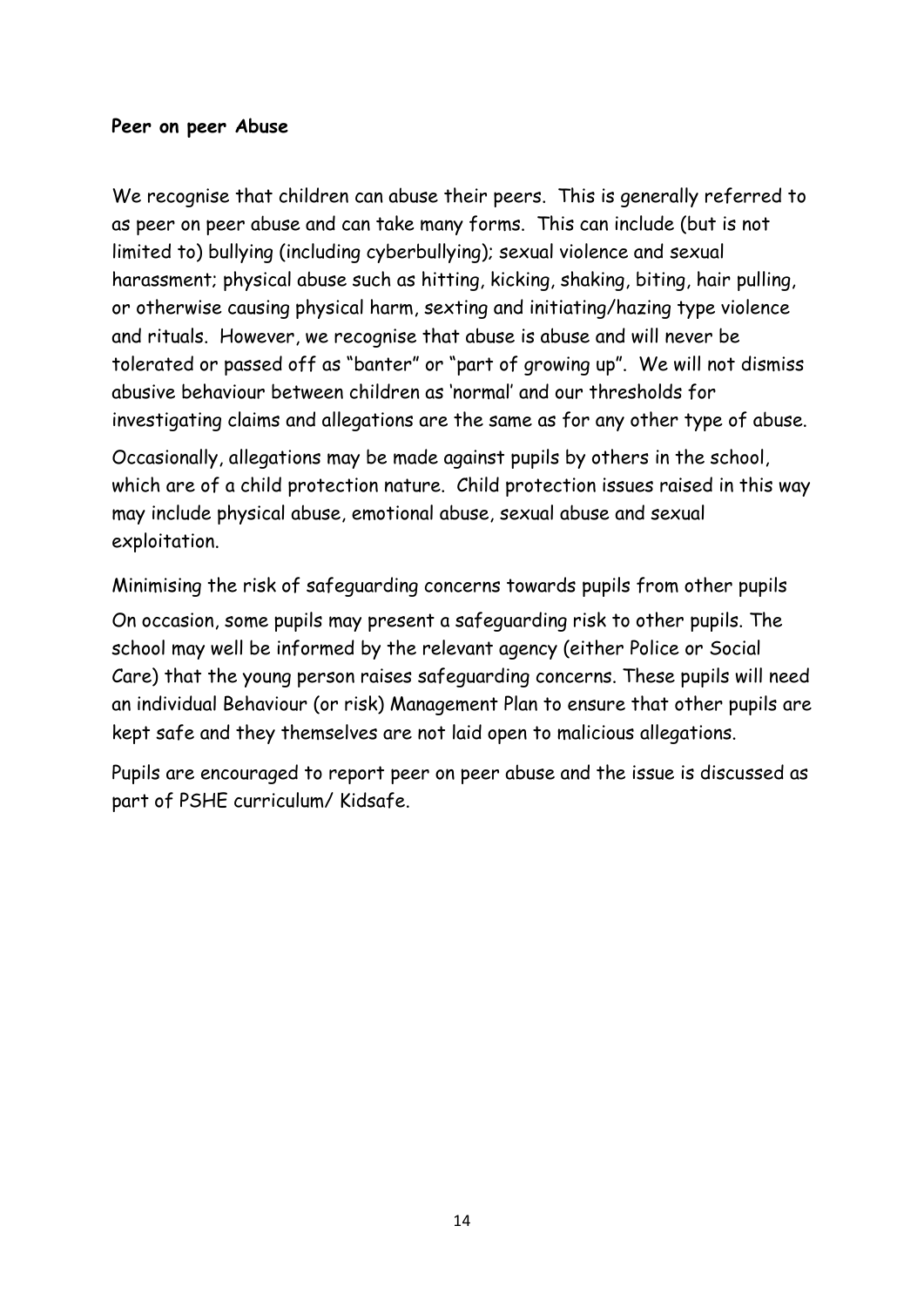## **Bullying**

What is Bullying?

According to the DfE document 'Preventing and Tackling Bullying – Advice for Head teachers, staff and Governing Bodies, bullying may be defined as:

"Behaviour by an individual or group, repeated over time, that intentionally hurts another individual or group either physically or emotionally".

Specific types of bullying include those relating to:

- race, religion, culture or gender;
- SEN or disabilities:
- appearance or health conditions;
- sexual orientation;
- young carers or looked after children or otherwise related to home circumstances;
- sexist or sexual bullying.

It can take place between pupils, between pupils and staff, parents and staff or between staff; by individuals or groups; face-to-face, indirectly or using a range of cyber bullying methods.

Acts of bullying can include:

- name-calling;
- taunting;
- mocking;
- making offensive comments;
- kicking;
- hitting;
- pushing;
- taking belongings;
- inappropriate text messaging, emailing or 'posting' on social media sites;
- sending offensive or degrading images by phone or via the internet e.g. via Social media sites;
- producing graffiti;
- excluding people from groups;
- spreading hurtful and untruthful rumours.

Many experts believe that bullying involves an imbalance of power between the perpetrator and the victim. This could involve perpetrators of bullying having control over the relationship which makes it difficult for those they bully to defend themselves. The imbalance of power can manifest itself in several ways. It may be physical, psychological (knowing what upsets someone), derive from an intellectual imbalance, or by having access to the support of a group, or the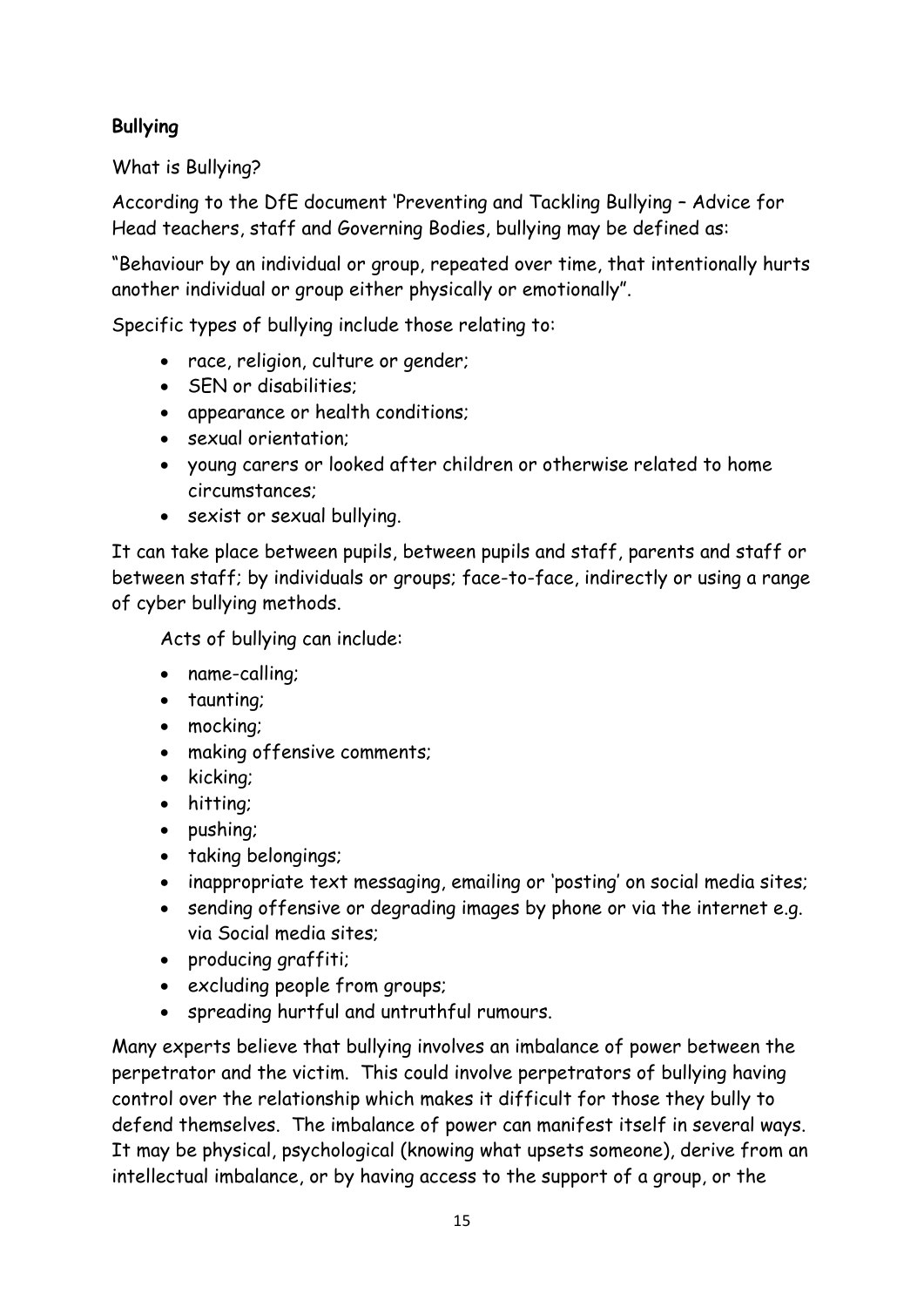capacity to socially isolate. It can result in the intimidation of a person or persons through the threat of violence or by isolating them either physically or online.

Cyber bullying can be defined as the use of information and communications technology particularly mobile phones and the internet, deliberately to upset someone else. Cyber bullying that occurs while pupils are under the school's direct supervision will be dealt with in line with this Policy and procedures (Whole School Behaviour Policy and procedures).

In cases where cyber bullying occurs while pupils are outside our direct supervision (i.e. at home), parents will be encouraged to report these incidents to the Police as criminal laws (such as those pertaining to harassment, threatening and menacing communications) may apply. Parents are also encouraged to report such bullying to the school. If the alleged perpetrator is a member of this school community, the school will act in line with this Behaviour Policy and procedures. The school wherever possible will support parents in this and may impose a sanction upon the bully where this individual is recognisable.

## **The Law**

The School endeavours to comply with the legal requirements placed on schools and the Governing body to determine detailed measures (rules, rewards, sanctions and behaviour management strategies) that ''encourage good behaviour and respect for others on the part of pupils and, in particular, preventing all forms of bullying among pupils'' (Education and Inspections Act 2006, section 89). The school will exercise its legal powers as outlined in section 89/5 and section 91, Education and Inspections Act 2006 as deemed appropriate and practicable.

Schools are required to comply with the equality duty 'The Equality Act 2010'. The public sector equality duty has three aims:

- Eliminate unlawful discrimination, harassment, victimisation and any other conduct prohibited by the Act;
- Advance equality of opportunity between people who share a protected characteristic and people who do not share it; and
- Foster good relations between people who share a protected characteristic and people who do not share it.

## **Reporting and Recording Incidents of Bullying**

Pupils and parents are encouraged to report bullying to any member of staff. Incidents are, in the first instance, referred to the pupil's Class teacher to be investigated, appropriate action taken and parents will be informed promptly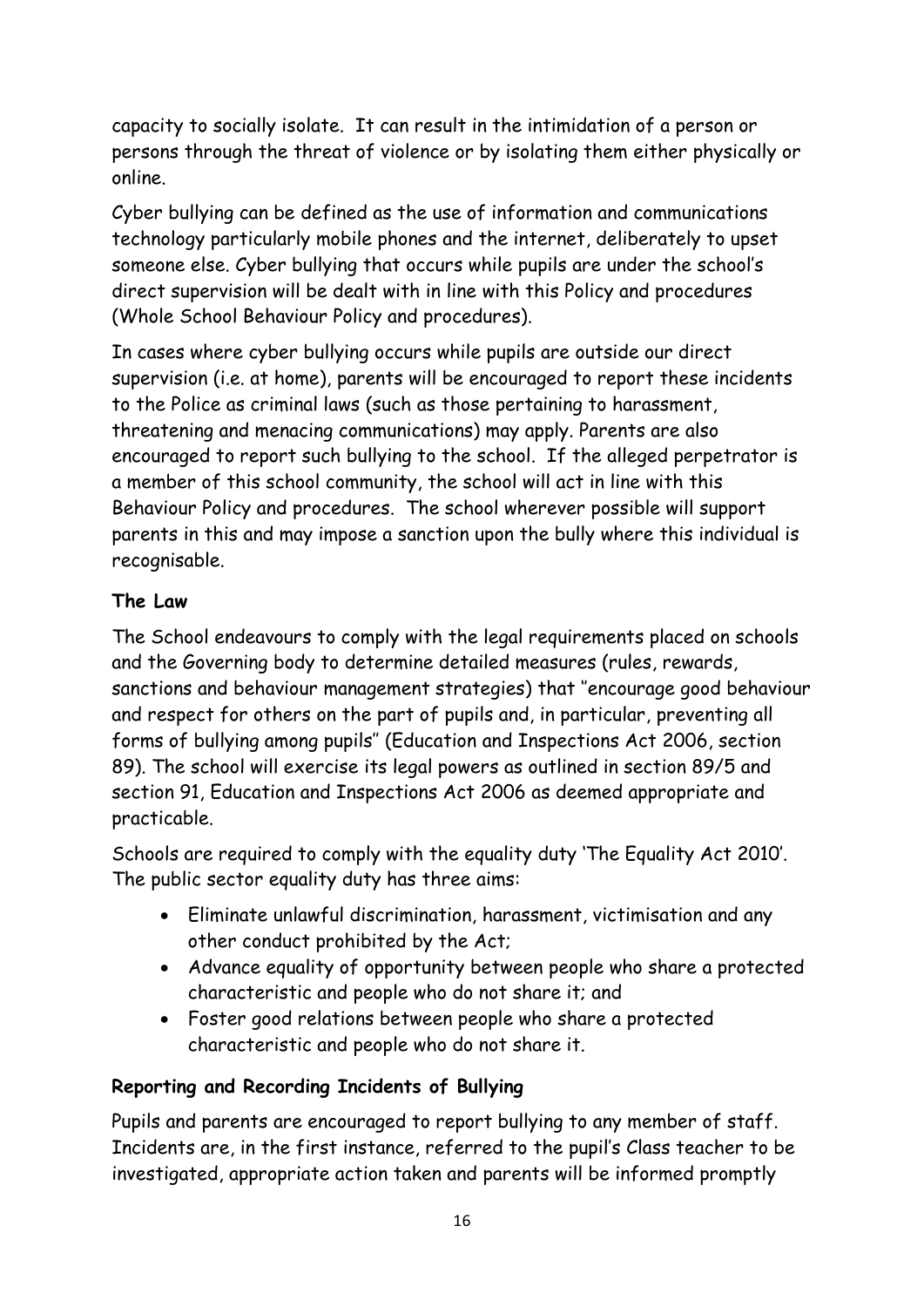using usual school procedures. Pupil voice is important at this school and pupils are encouraged through various means to report any incidents of bullying behaviour which they encounter personally or become aware of. This is reinforced via assemblies, Anti-Bullying Week, PSHE and during class/circle time. The Whole School Behaviour Policy and procedures also reinforce the school's expectation as to how members of the school community should conduct themselves. A log will be maintained of racist incidents and information on incidents of bullying. All reported incidents of bullying will be recorded regardless of the outcome of the investigation.

#### **Tackling Bullying**

The aim of any anti-bullying intervention is to safeguard and support the victim, discipline and modify the behaviour of the bully with a view to prevent, deescalate and stop further incidents of harmful behaviour.

## **Strategies for Dealing with Bullying**

- Ensuring that there is a promotion of an open and honest anti-bullying ethos in the school
- Investigate all allegations of bullying
- PSHE activities that discuss issues such as diversity and anti-bullying messages
- Calendared anti-bullying week
- Poster and leaflet campaigns designed and written by pupils
- Assemblies both whole school and class/form that promote a sense of community
- Class discussions and role plays in Drama, English and RE that draw out anti-bullying messages
- Circle time
- Access to worry boxes/ toys
- Acceptable Internet Use Agreement and online safety is discussed in Computing lessons.
- On-going staff discussion
- Adequate staff supervision at lunch and break times
- Clear and consistently applied policies for Behaviour and Uniform
- Engage promptly with parents to ensure their support and involvement
- One to one discussion with staff or children involved
- Counselling offered
- Work with the educational psychologist or other outside agency
- Anger management strategies discussed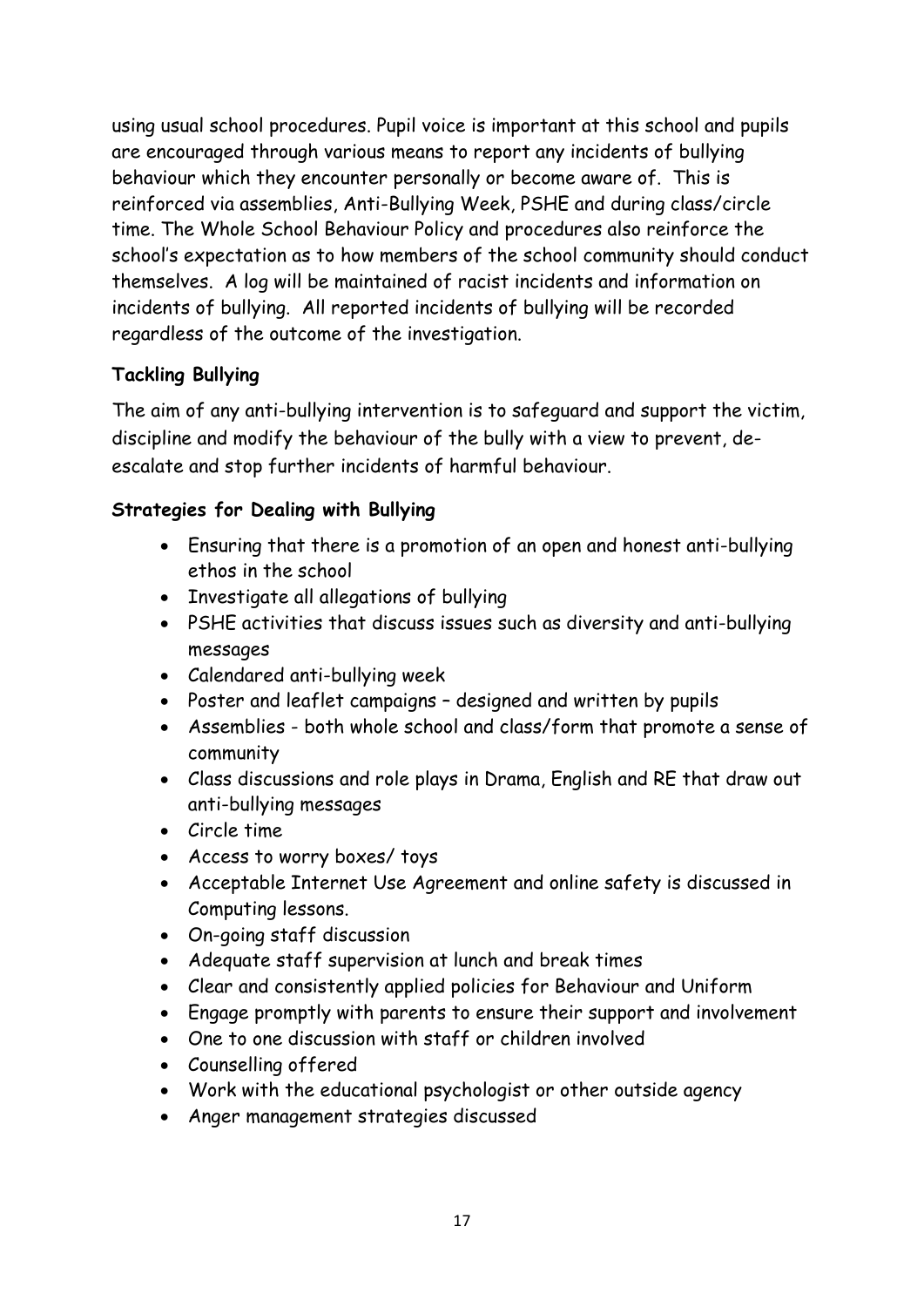#### **Strategies to Support a Victim**

- Disciplinary sanctions as appropriate applied to the bully
- Mediation
- Out of lesson support issued
- Short term modification of school timetable
- One to one parental interview, parental support and involvement
- Private diaries given
- Self-assertive strategies discussed
- Confidence/ self esteem building activities such as Barnardo's Good to Be Me, Change for Life, Equine therapy, encouragement to attend appropriate after-school clubs

#### **Attendance and Punctuality**

The school is required by law to keep a record of pupil attendance. In an emergency, such as a fire, it is essential that we have an accurate record of who is in school. Good attendance and punctuality are essential for good learning. They are also essential skills for later life. Pupils who are late and are recorded as late on a regular basis. Parents will be informed and we will endeavour to work closely with the family to improve attendance. If pupils are late or do not attend:

- parent should telephone the school in the morning on the first day of their child's absence.
- any absence needs to be explained, on return to school, by a letter or phone call from the parent.
- parent should contact the school again if an absence is more than three days. If they do not do so, the school will make attempts to contact them. In some circumstances, this may also involve a home visit.

On return to school, the teacher may expect the pupil to complete work missed during break or lunchtime or at home.

We strongly discourage parents from taking their children out of school for holidays or family outings during the school term. The Head teacher is no longer able to grant any leave of absence during term time unless there are 'exceptional' circumstances. Absences taken without the authorisation of the Head teacher will be recorded as 'unauthorised'.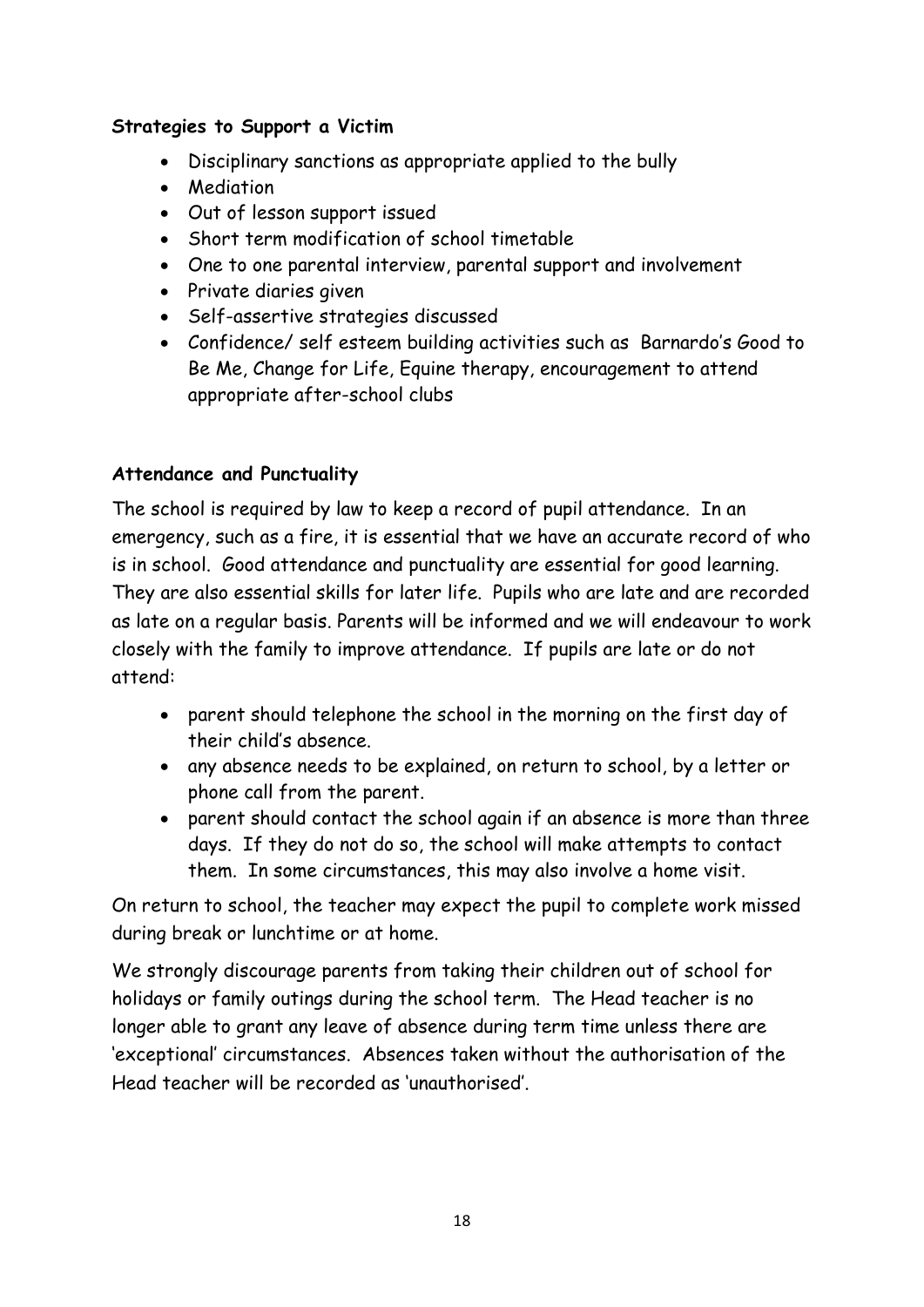#### **Homework**

Weekly homework is given from EYFS to Year 6. See EYFS policy for further details of homework for Reception class.

Yr 1 – 6 are expected to complete Big Maths Learn-Its, phonics or learn spellings for the weekly test and read daily. There is also half-termly creative homework that involves an element of choice. Parents are expected to support children and enable them to complete their work to their best standard.

Teachers will remind pupils to complete their homework. If children persistently do not return work, teachers will contact parents and expect cooperation and support.

#### **Pupil Conduct and Misbehaviour Outside the School Premises**

#### What the Law Allows

Teachers have a statutory power to discipline pupils for misbehaving outside of the school premises. Section 89(5) of the Education and Inspections Act 2006 gives Head teachers a specific statutory power to regulate pupils' behaviour in these circumstances "to such extent as is reasonable."

Subject to the school's Behaviour Policy and procedures, the teacher may discipline a pupil for:

- any misbehaviour when the child is:
	- ➢ taking part in any school-organised or school-related activity; or
	- ➢ travelling to or from school; or
	- $\triangleright$  wearing the school uniform; or
	- $\triangleright$  in some other way identifiable as a pupil at the school.
- or misbehaviour at any time, whether or not the conditions above apply, that:
	- ➢ could have repercussions for the orderly running of the school; or
	- $\triangleright$  poses a threat to another pupil or member of the public; or
	- $\triangleright$  could adversely affect the reputation of the school.

#### **Out of School Behaviour**

This school is committed to ensuring our pupils act as positive ambassadors for us. Taking the above into account, we expect the following: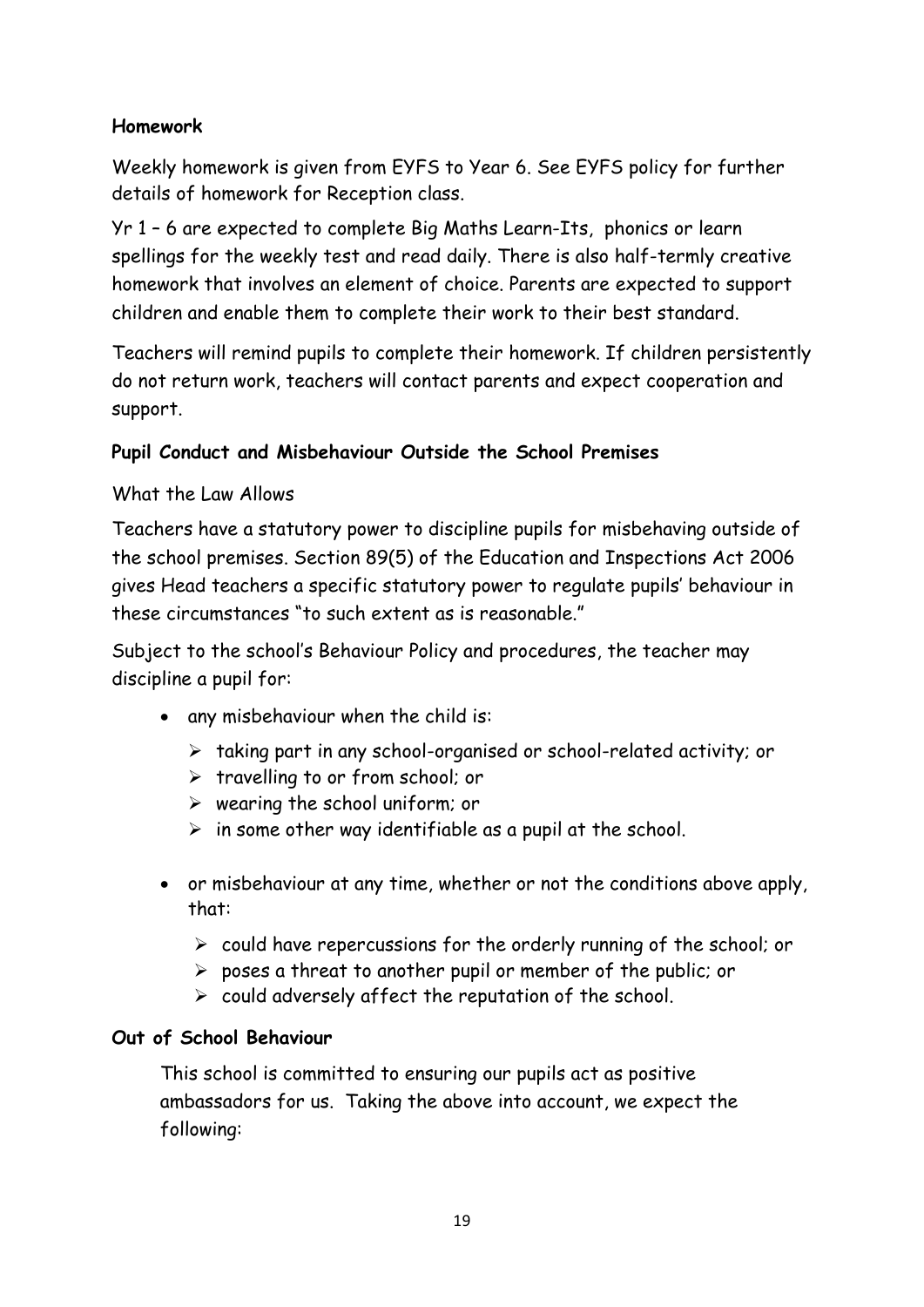- good order on all transport (including public transport) to and from school, educational visits and residential trips.
- good behaviour on the way to and from school.
- positive behaviour which does not threaten the health, safety or welfare of our pupils, staff, volunteers or members of the public.
- reassurance to members of the public about school care and control over pupils to protect the reputation of the school.
- protection for individual staff and pupils from harmful conduct by pupils of the school when not on the school site.

The same behaviour expectations for pupils on the school premises apply to offsite behaviour.

#### **Sanctions and Disciplinary Action – Off-site Behaviour**

Sanctions may be given for poor behaviour off the school premises which undermines any of the above expectations and regardless of whether or not it is an activity supervised directly by school staff. Sanctions may include missing playtime or missing a future trip, fixed term exclusion or in very serious cases, permanent exclusion. In issuing sanctions, the following will be considered:

- The severity of the misbehaviour.
- The extent to which the reputation of the school has been affected.
- Whether pupils were directly identifiable as being members of the school.
- The extent to which the behaviour in question could have repercussions for the orderly running of the school and/or might pose a threat to another pupil or member of staff (e.g. bullying another pupil or insulting a member of staff).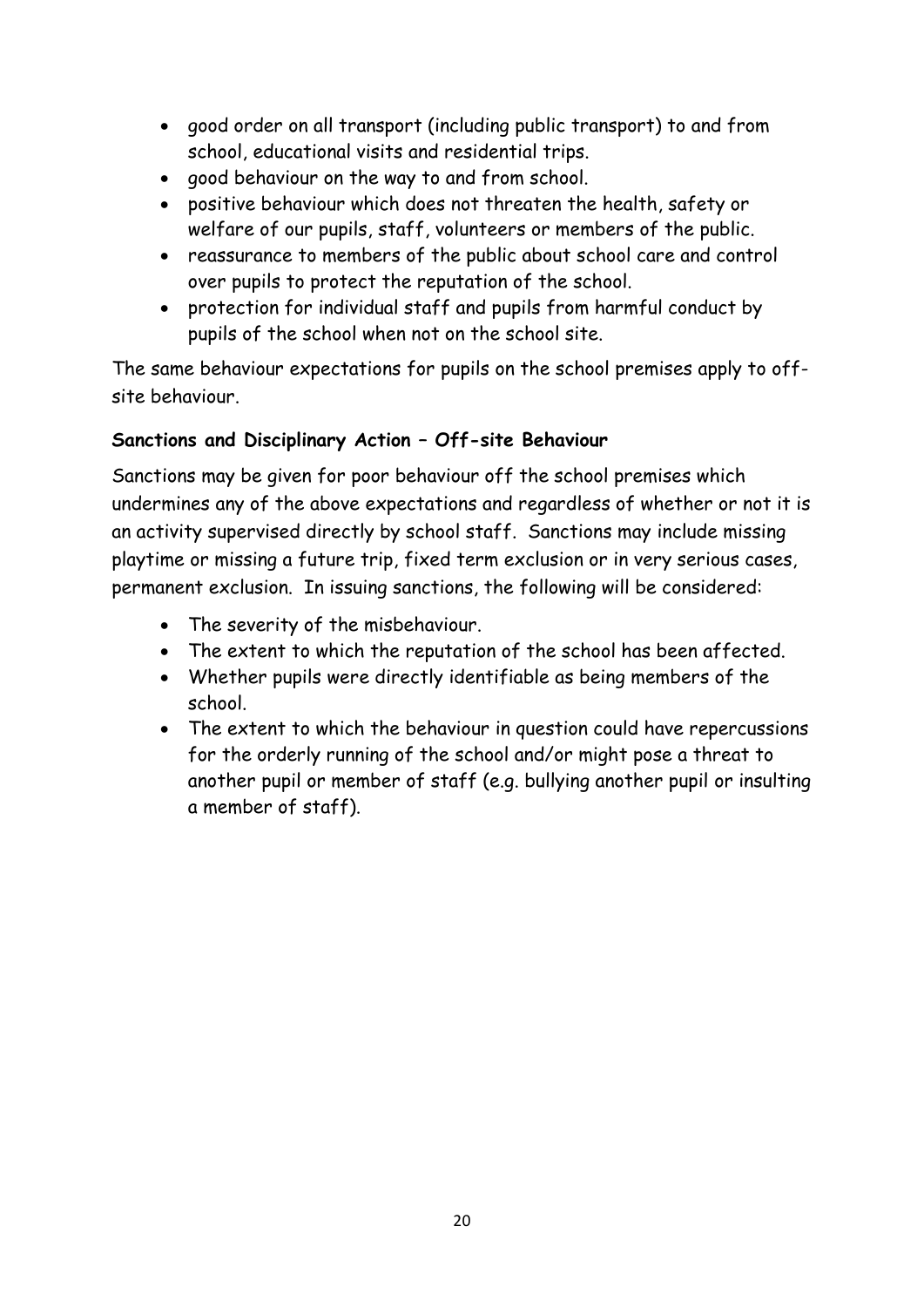## **Appendix 1 for whole school expectations for a typical day at Pennington (written by the school council and whole school community)**

## **Before school**

I am smart and ready for the school day I walk into the school grounds and greet the people I meet I walk bikes and scooters to the bike park frame I play and chat with my friends

## **Cloakrooms/arrival in the classroom**

I use the cloakrooms quickly and quietly. I am patient and sensible I make sure all my things are stored carefully I walk to my classroom As I arrive in the classroom, I go to a quiet task quickly

# **Register**

I politely answer my name, "Good Morning…"

## **During lessons**

I listen to my teacher I follow instructions quickly I always stay on task I respect school equipment

#### **Expectations**

When I am working independently- silence, concentrating When I am working in pairs- quiet talking, getting on with task When I am working in groups- collaborative, taking turns in conversation, staying on task, all involved When I am working in whole class sessions I should be silent, putting my hand up if I want to ask or answer something

## **Pennington Paces-** A time for exercise

I will walk/jog with a purpose I will chat to friends

I will stay on the path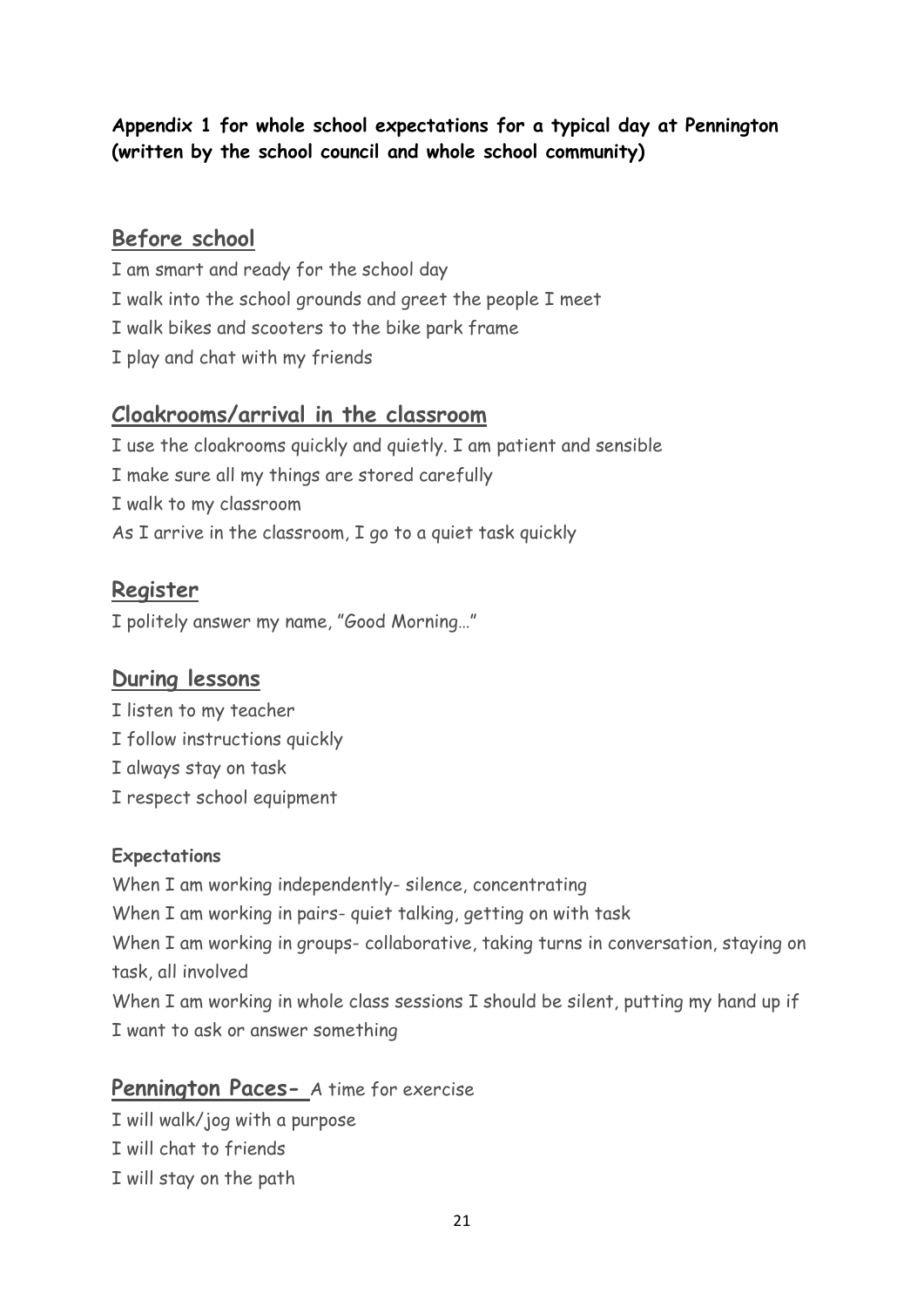I will walk on the left. I will run/pass on the right

# **For PE**

I will get changed quickly and quietly without talking When lining up - I will stand still and quiet. I will follow instructions as quickly as in all other sessions

# **Toilets**

I will go quickly and quietly I will avoid lesson times I will only go in lesson time if needed - one at a time

# **Breaks**

I will play sensibly I will respecting others If I need the toilet, I will ask an adult

# **Lunchtime**

I will line up at the door I will walk to the hall I will respect the dinner staff I will use good manners

## **Moving around school**

I will always walk I will let the teacher go first I will hold doors open I will say 'Thank you' if someone holds the door open for me

## **Collective Worship**

I will walk in the line quietly I will sit down silently when the teacher asks me to I will listen I will stay silent, reflect, respect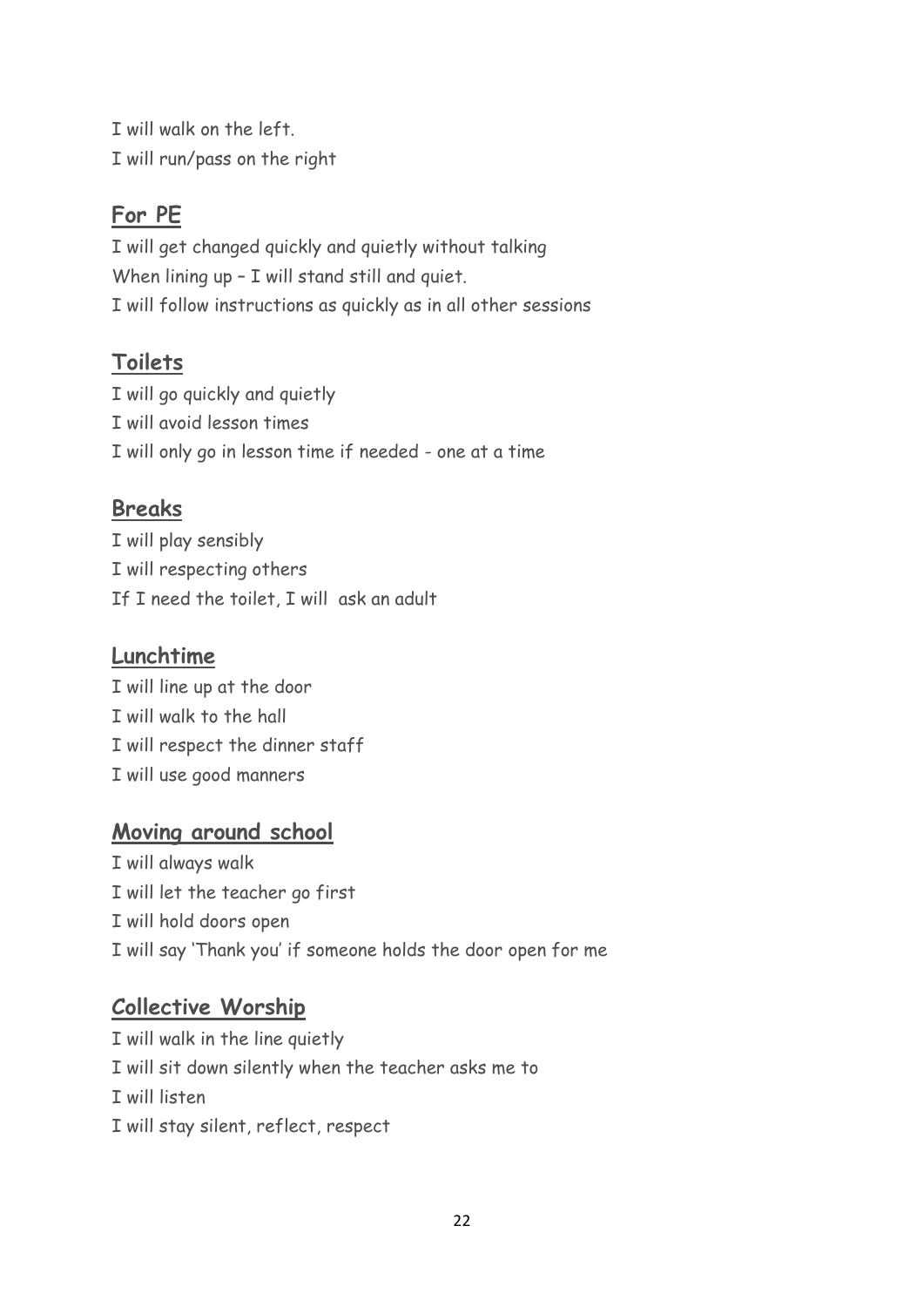Family group leaders will stand on different entrances to remind children of expectations.

**Be proud of yourself, of each other and of our school….together we can do great things**

#### **Appendix 2 Use of Reasonable Force**

Pennington Church of England Primary School follows DfE guidelines (2011) regarding the use of reasonable force.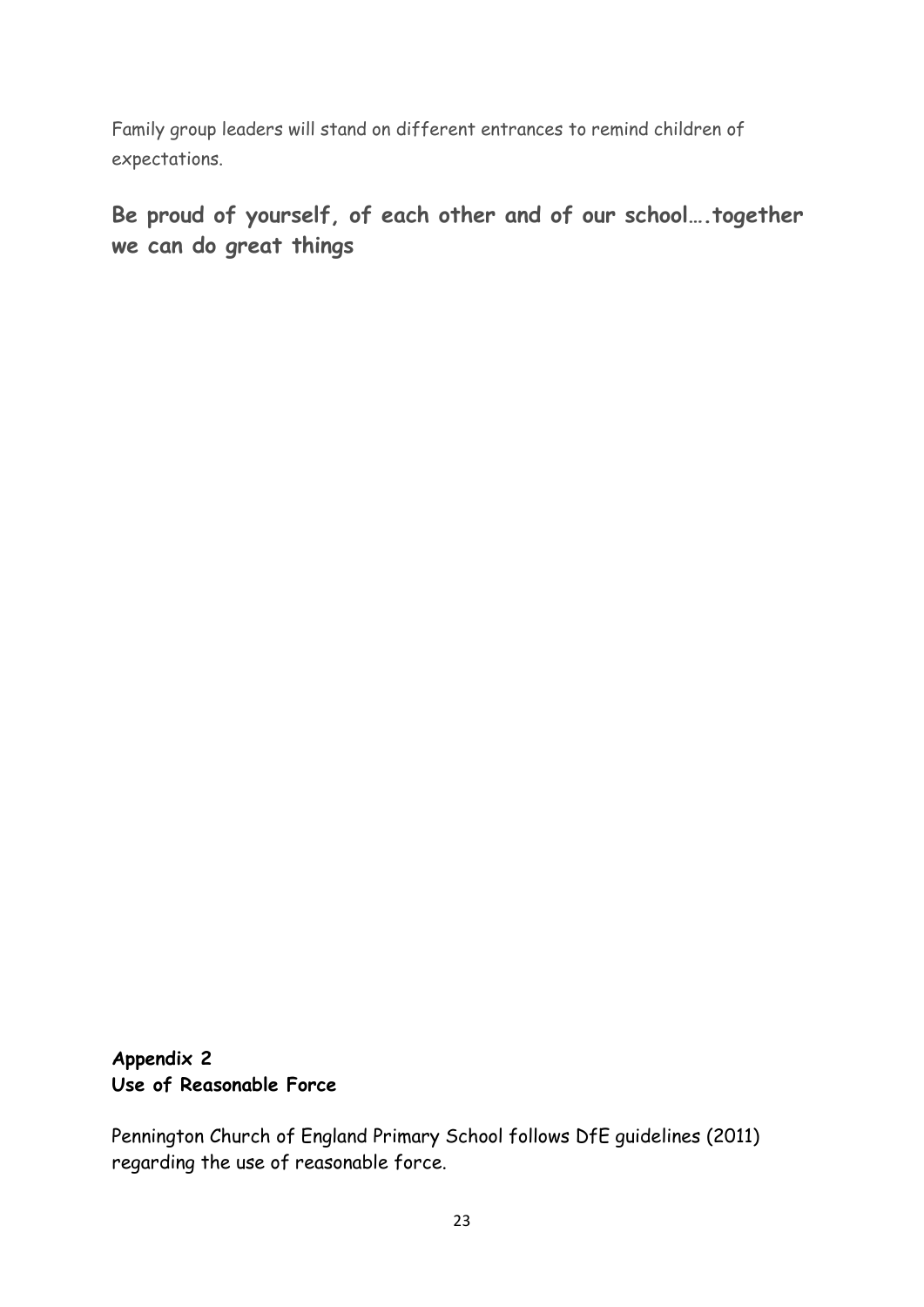#### What is reasonable force?

- (i) The term 'reasonable force' covers the broad range of actions used by most teachers at some point in their career that involves a degree of physical contact with pupils.
- (ii) Force is usually used either to control or restrain. This can range from guiding a child to safety by the arm through to more extreme circumstances such as breaking up a fight or where a child needs to be restrained to prevent violence or injury.
- (iii) 'Reaonable in the circumstances' means using no more than is needed.
- (iv) As mentioned above, schools generally use force to control children and to restrain them. Control means either passive physical contact, such as standing between children or blocking a child's path, or active physical contact such as leading a pupil by the arm out of a classroom.
- (v) Restraint means to hold back physically or to bring a child under control. It is typically used in more extreme circumstances for example when two children are fighting and refuse to separate without physical intervention.
- (vi) School staff should always try to avoid acting in a way that might cause injury, but in extreme cases it may not always be possible to avoid injuring the child.

#### Who can use reasonable force?

- (i) All members of school staff have a legal power to use reasonable force.
- (ii) This power applies to any member of staff at the school. It can also apply to people whom the Head Teacher has temporarily put in charge of children such as unpaid volunteers or parents accompanying children on a school organised visit.

#### When can reasonable force be used?

- (i) Reasonable force can be used to prevent children from hurting themselves or others, from damaging property, or from causing disorder.
- (ii) (ii) In a school, force is used for two main purposes to control children or to restrain them,
- (iii) The decision on whether or not to physically intervene is down to the professional judgement of the staff member concerned and should always depend on the individual circumstances.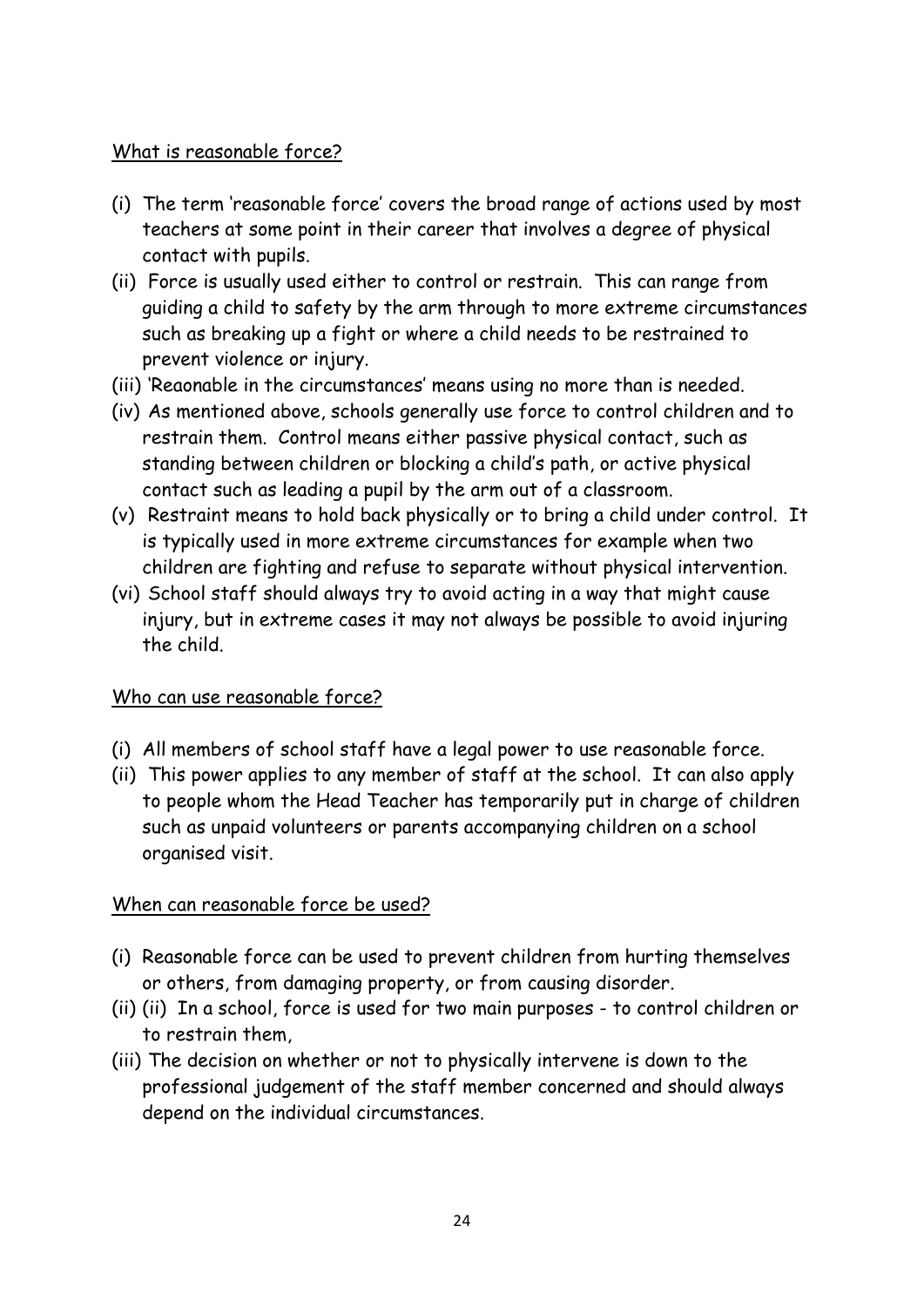What about other physical contact with pupils?

- (i) It is not illegal to touch a child. There are occasions when physical contact, other than reasonable force, with a child is proper and necessary.
- (ii) Examples of where touching a child might be proper or necessary:
- A. Holding the hand of the child at the front/back of the line when going to assembly or when walking together around the school:
- B. When comforting a distressed child:
- C. When a child is being congratulated or praised:
- D. To demonstrate how to use a musical instrument:
- E. To demonstrate exercise or techniques during PE lessons or sports coaching: and
- F. To give First Aid

## **Exclusion**

Consequences of major breaches of discipline may include, depending on the nature of the behaviour:

- Withdrawal (isolation) within school in school for a fixed period
- Exclusion from school for a fixed term. (usually 1-5 days in the first instance, on an incremental scale for repeat offences)
- Persistent unacceptable behaviour may result in permanent exclusion.
- A copy of the guidelines for exclusion is available in school.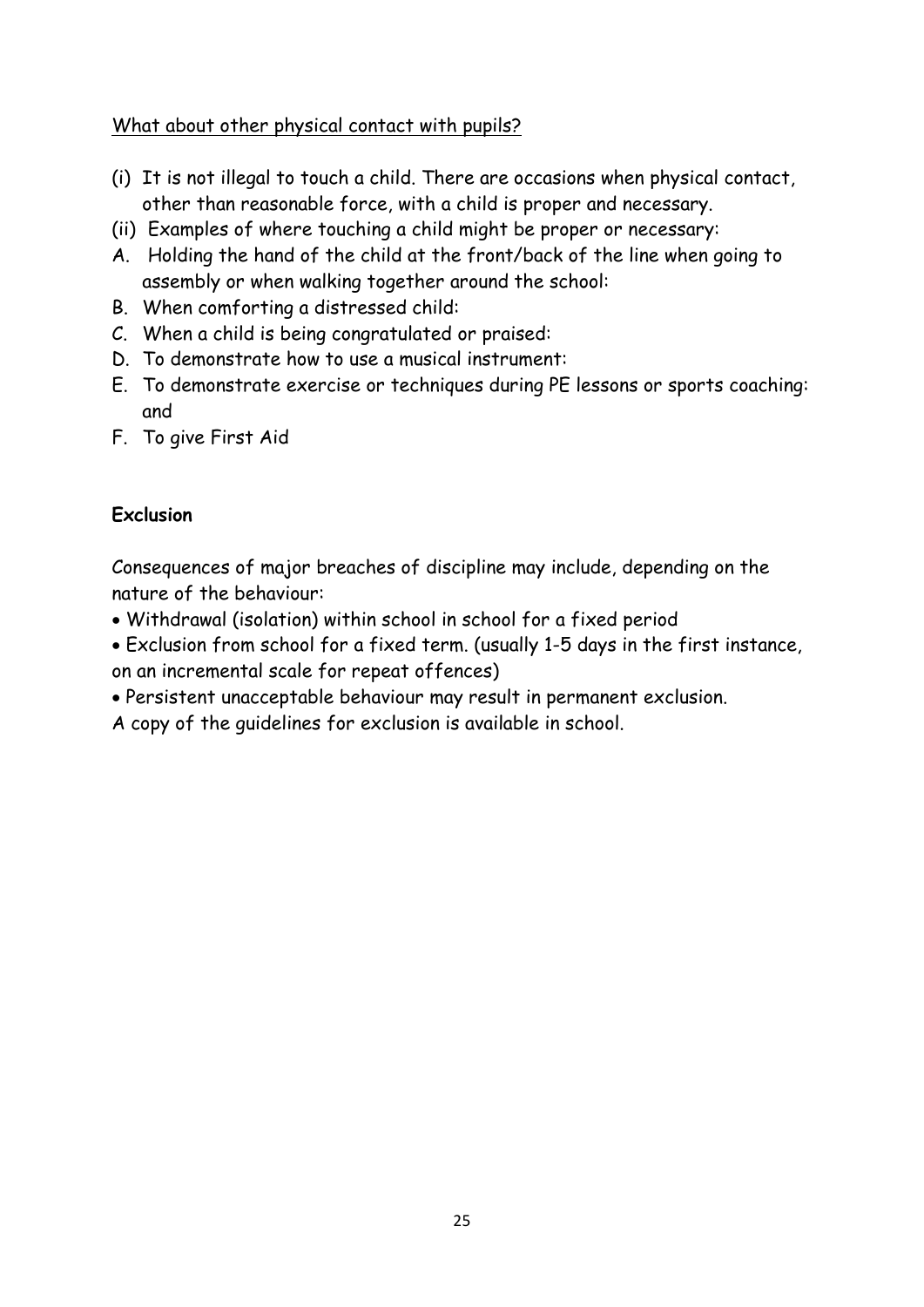**Appendix 3 – Example Letter to Parent**

**PENNINGTON CHURCH OF ENGLAND SCHOOL PENNINGTON Nr. ULVERSTON CUMBRIA LA12 ORR**.

**TEL: 01229 587253 FAX: 01229 588346 Email: [admin@penn.cumbria.sch.uk](mailto:admin@penn.cumbria.sch.uk) Web: www.penn.cumbria.sch.uk**

*Head Teacher: Mrs Helen Storey*

Dear Parent/ Carer



Your child's class teacher has brought your child to me today for the following reason…

All poor behaviour results in consequences. As a result of today's incident, the following consequences have/ will occur…

We know we can rely on your support with this matter and hope that you will discuss the importance of good behaviour for learning in school with your child. This is in line with the schools behaviour policy which can be found on our website.

If behaviour deteriorates, we may consider a behaviour support plan but hope this can be avoided by working together. We support all children so that they can achieve their best in school and hope we can put this behind us and look forward to a better day tomorrow.

Yours Sincerely

Helen Storey

------------------------------------------------------------------------------------------------------------------------------

I have received the behaviour letter and discussed it with my child-----------------------

Parents name ( please print) ----------------------------------------

Signed --------------------------------------------- Date-----------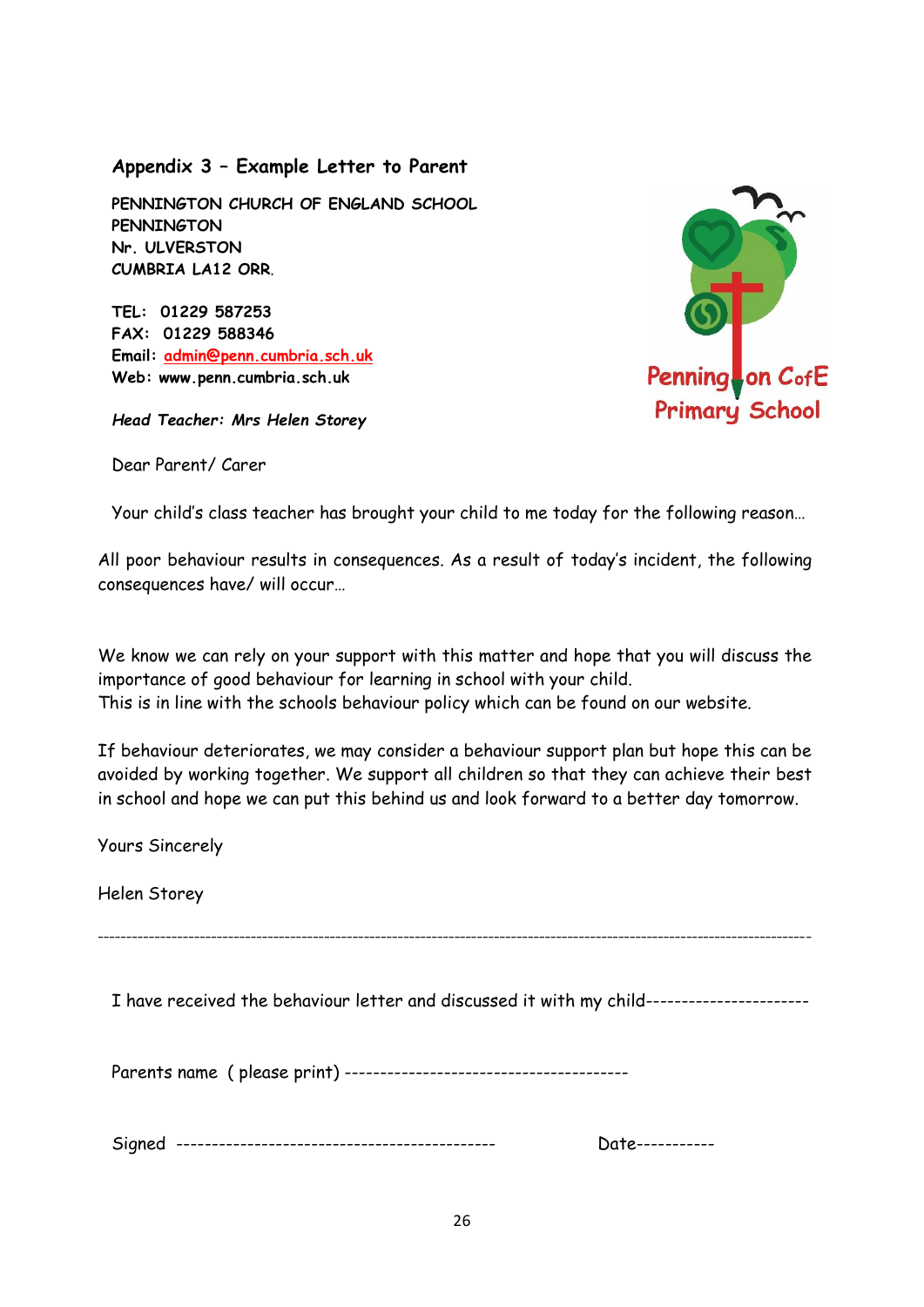In their document 'Behaviour and Discipline in Schools – advice for head teachers and school staff', the Department for Education (DfE) have set out the legal powers and duties that govern behaviour and attendance in schools and explains how they apply to teachers, governing bodies, pupils and parents.

Every school must have a Behaviour Policy to meet the requirements of Section 89 of the Education and Inspections Act 2006 (maintained schools)/Education (Independent School Standards) (England) Regulations 2014 (Academies).

Section 78 of the Education Act 2002 requires that the curriculum for a maintained school must promote the spiritual, moral, cultural, mental and physical development of pupils at the school and of society which, in turn, prepares pupils at the school for the opportunities, responsibilities and experiences of later life. Guidance for schools on the promotion of fundamental British values of democracy, the rule of law, individual liberty and mutual respect of those with different faiths and beliefs is available from the DfE. (November 2014).

The Governing Body is responsible for setting general principles that inform the Behaviour Policy and procedures. Governors of maintained schools are required to have a 'Statement of Behaviour Principles' which is a statutory document. (DfE – Policies and other Documents that Governing Bodies and Proprietors are required to have by Law). Head teachers are responsible for developing the Behaviour Policy and supporting procedures, based around the 'Principles' required by the Governing Body, and deciding the standard of behaviour expected of pupils at the school and how that standard will be achieved, the school rules, rewards for good behaviour and any disciplinary penalties for breaking the rules.

In terms of staff and other adults, any person whose work brings them into contact with children including volunteers must follow the principles and guidance outlined in the school Code of Conduct for Staff and other Adults. In addition to this Code of Conduct, all employees engaged to work under Teachers' Terms and Conditions of Employment have a statutory obligation to adhere to the 'Teachers' Standards 2011 (updated 2013)' and in relation to this Code of Conduct, Part 2 of the Teachers' Standards - Personal and Professional Conduct.

The procedures which support the Whole School Behaviour Policy must include measures to prevent all forms of bullying among pupils.